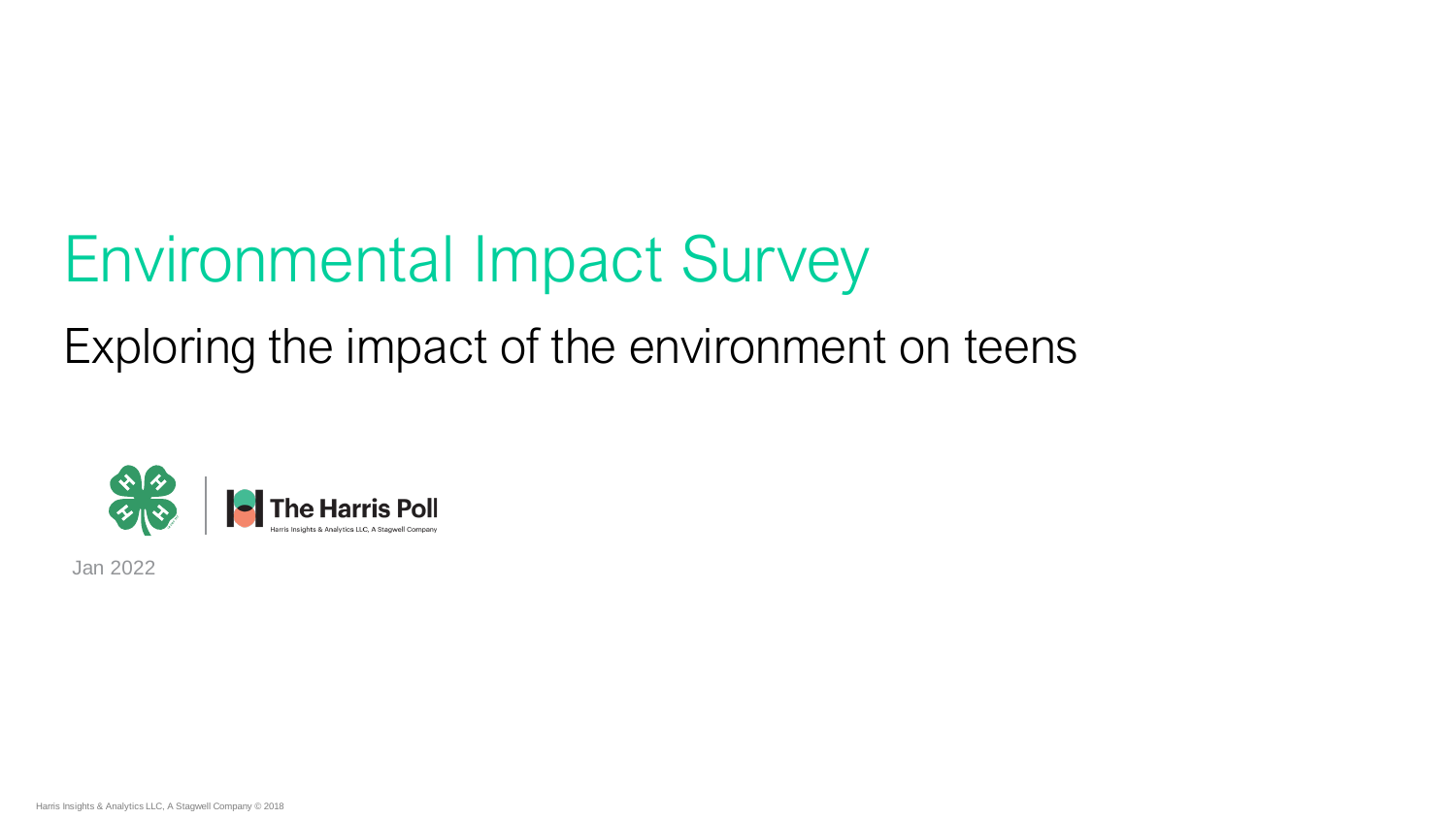

ENVIRONMENTAL IMPACT SURVEY: EXPLORING THE IMPACT OF THE ENVIRONMENT ON TEENS

Table of Contents

- 1. Introduction
- 2. Teens' experience with the outdoors
- 3. Teens' attitudes about nature, climate, and the future
- 4. Teens' perceived empowerment to change the future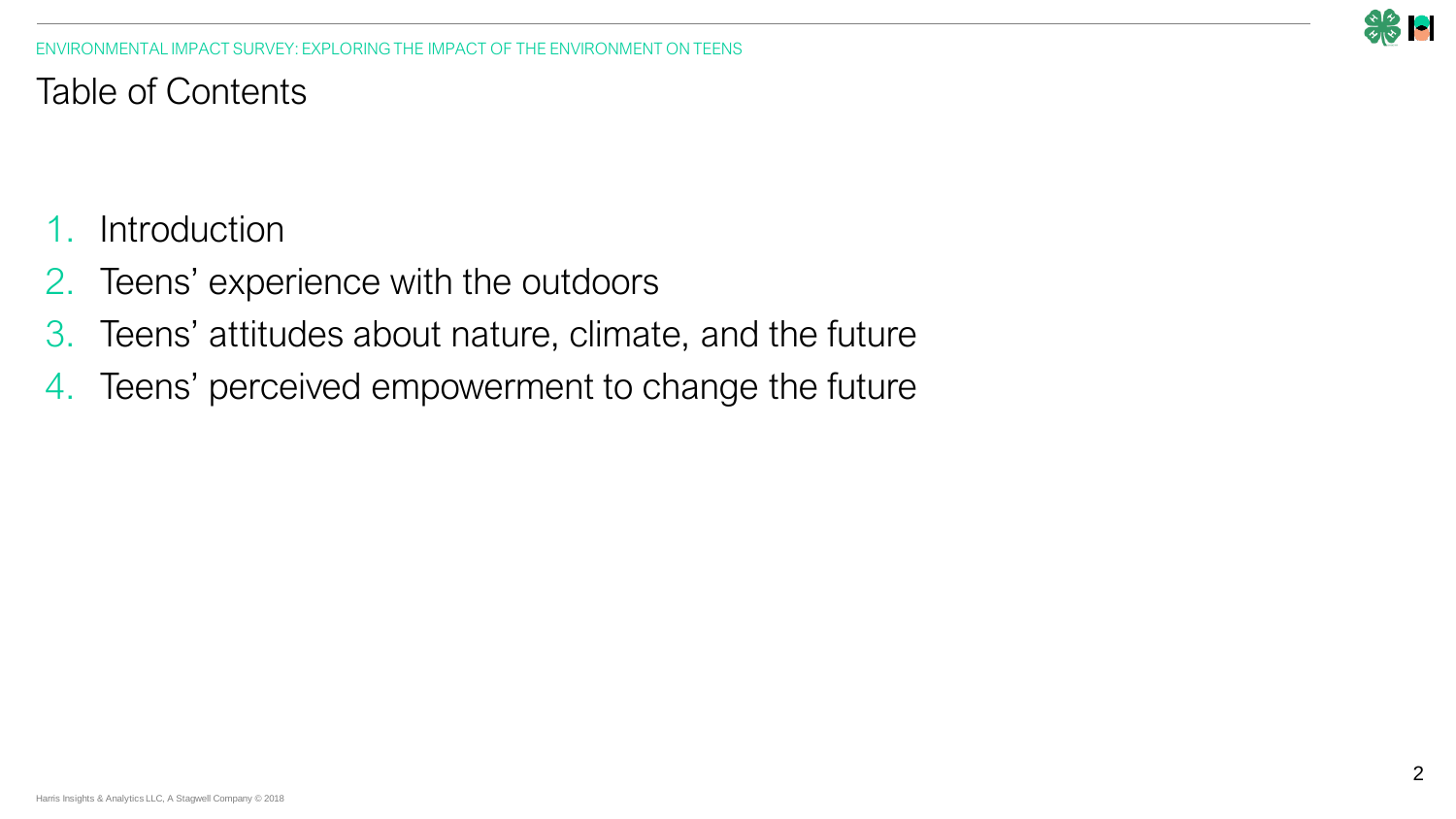# PART 1: Introduction & Methodology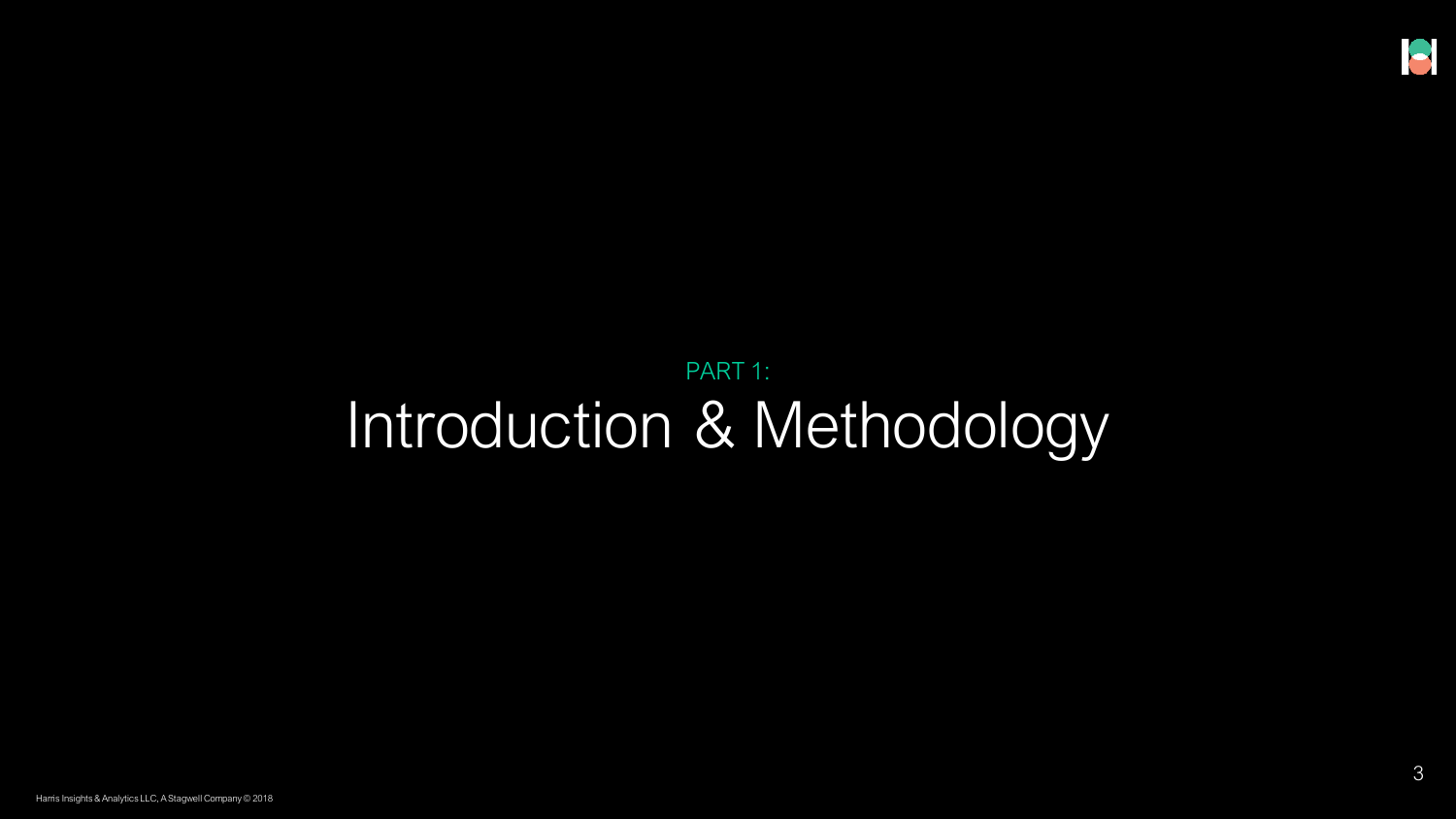

## Background & Objectives

National 4-H Council and The Harris Poll are working together to understand how teens aged 13-19 interact with the environment, their attitudes about nature and climate, and how they want to see society move forward in order to protect and preserve the environment for future generations. The survey's goal is to use primary research that spotlights youth voice to generate change and create conversation focused on the relationship teens have with the environment.

### **Hypothesis**

Access and involvement with the outdoors directly impacts how young people feel about the state of the environment as well as they're empowerment to create change.

### Key Research Questions:

- How do teens interact with the environment (e.g., time spent outdoors, common activities, exposure to camps, etc.)?
- How does their interaction influence their happiness and stress?
- Do demographic factors like urbanicity, ethnicity, or gender amplify or mute some of these experiences and attitudes?
- Does participation in positive youth development programming (like 4-H) influence how empowered they feel to change the future?
- Do teens feel empowered to create positive change for the future?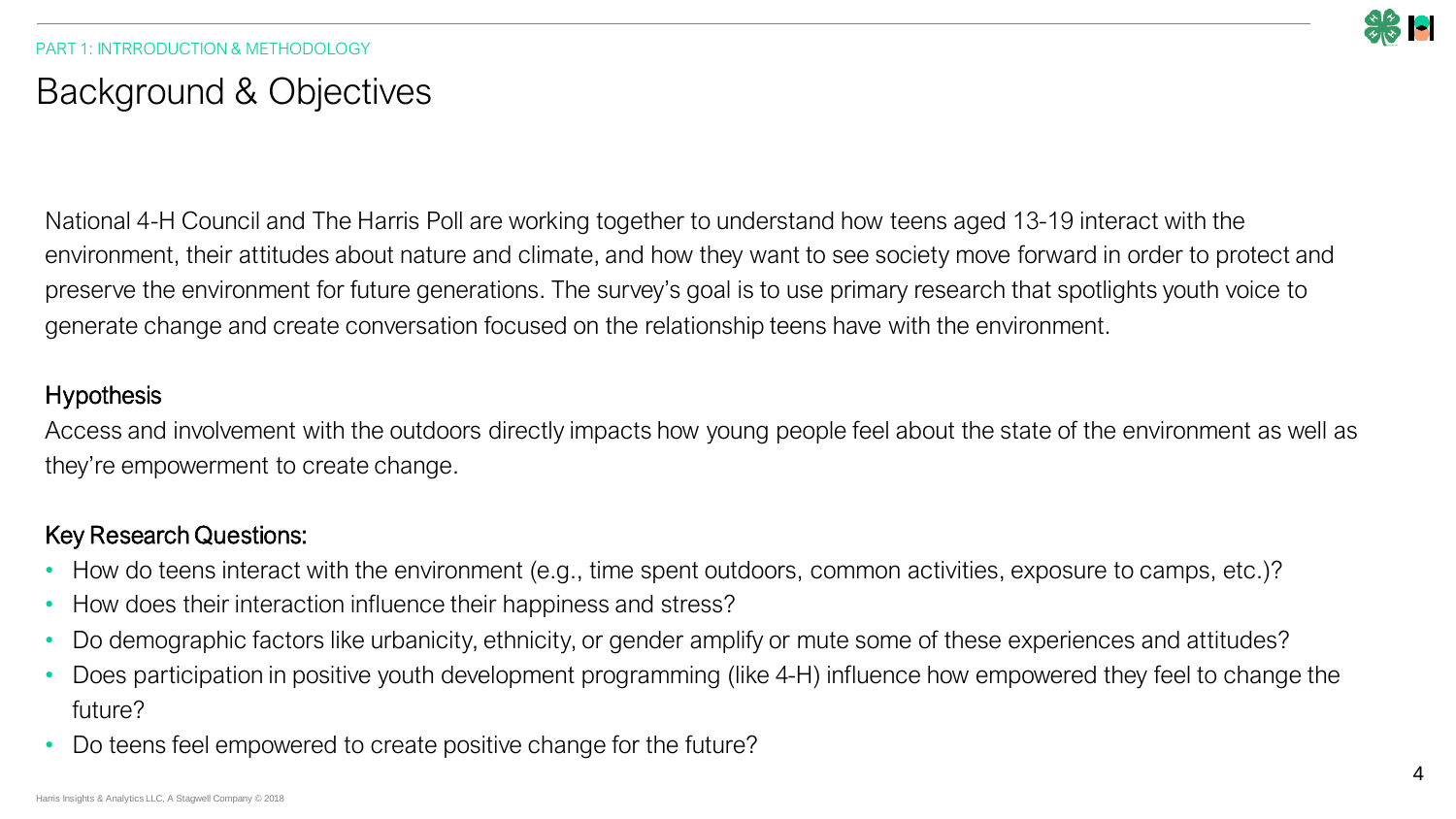

#### PART 1: INTRRODUCTION & METHODOLOGY

# Methodology

This survey was conducted online within the United States by The Harris Poll on behalf of 4-H from January 5 to January 18, 2022, among 1,500 respondents ages 13-19.

Data was collected and analyzed on a variety of factors including gender, age, race, urbanicity, 4-H involvement.

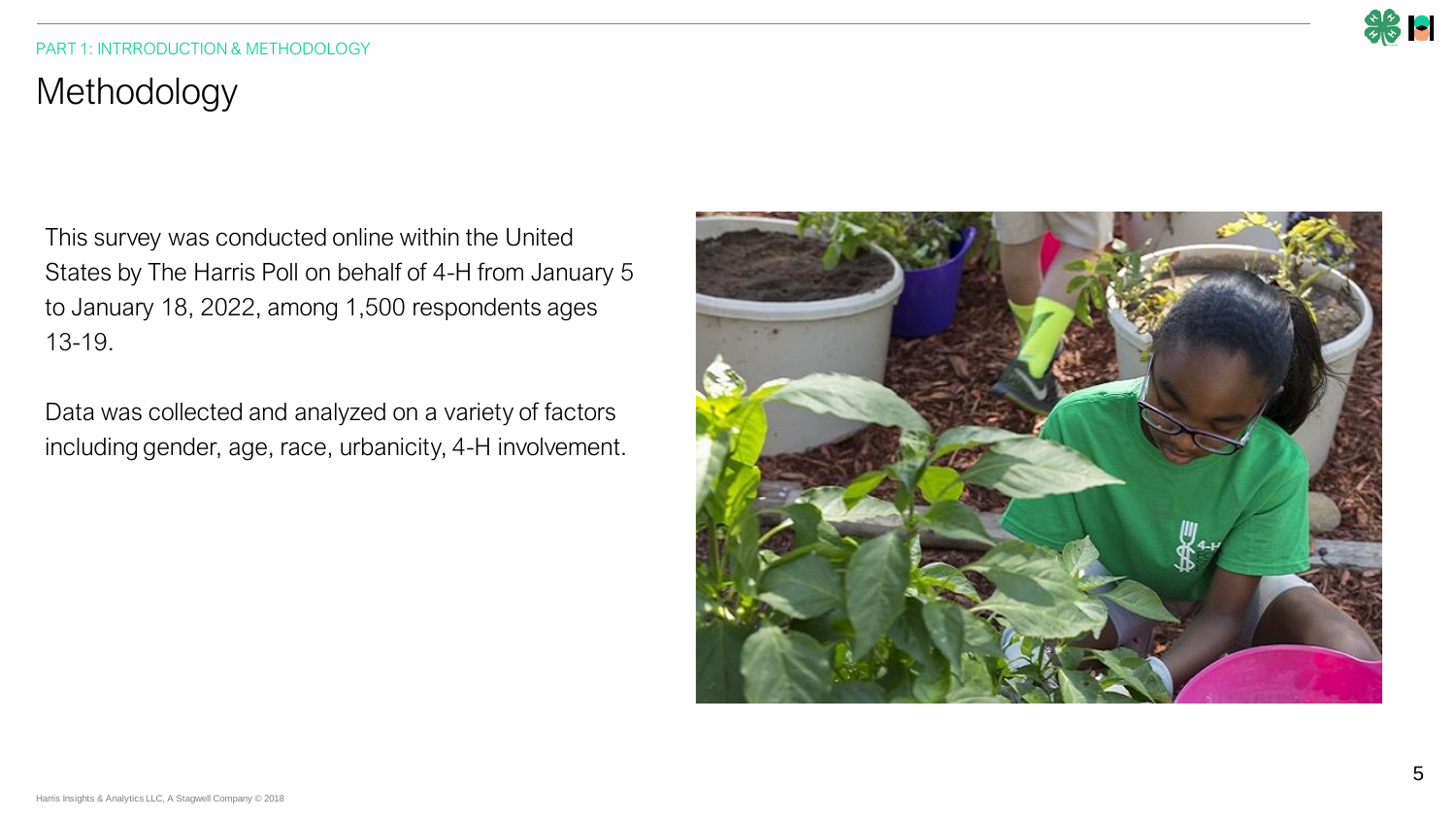

## Executive Summary

### Teens' experience with the outdoor:

- Over 9 in 10 teens grew up engaging in a number of outdoor activities, yet today a majority of teens spend 5 hours or less outside per week- or less than 11 days a year
- Despite agreement that access to the outdoors is a basic human right, accessibility varies by race
- For those who can break away, the benefits are clear: teens who spend more time outside are happier and less stressed

### Teens' attitudes about nature, climate and the future:

- 89% of teens regularly think about the environment, with the majority feeling more worried than hopeful
- Teens are already feeling the short-term impacts as 73% say their community has experienced at least 1 environmental impact, and 69% are "worried that my family and I will be affected by climate change in the near future"
- They are also concerned about the long-term ramifications for themselves and for future generations:
	- $\circ$  82% "expect to have to make future life decisions based on the state of the environment, including where I live, what kinds of jobs will be available, or if I will have children"
	- $\circ$  84% believe, If we don't address climate change today, it will be too late for future generations, making some parts of the planet unlivable"

### Teens' perceived empowerment to change the future:

- Teens feel "responsible to protect the future of our planet"  $(77%)$ , with majorities actively making an effort to minimize energy use (67%) and waste (65%)
	- Teens who spend more time outdoors are more likely to engage in activities to improve their environmental footprint
- Yet feel everyone can be part of the solution with their day-to-day actions as 88% of teens agree, "Small actions to improve our environment can have a big impact long-term."
- Teens are looking for more action from the world's leaders as less than half agree (45%) that "**political and global leaders are making a meaningful** effort to prevent environmental hazards to protect their citizens"
- 79% of teens also agree, "Protecting the environment should take priority over economic growth."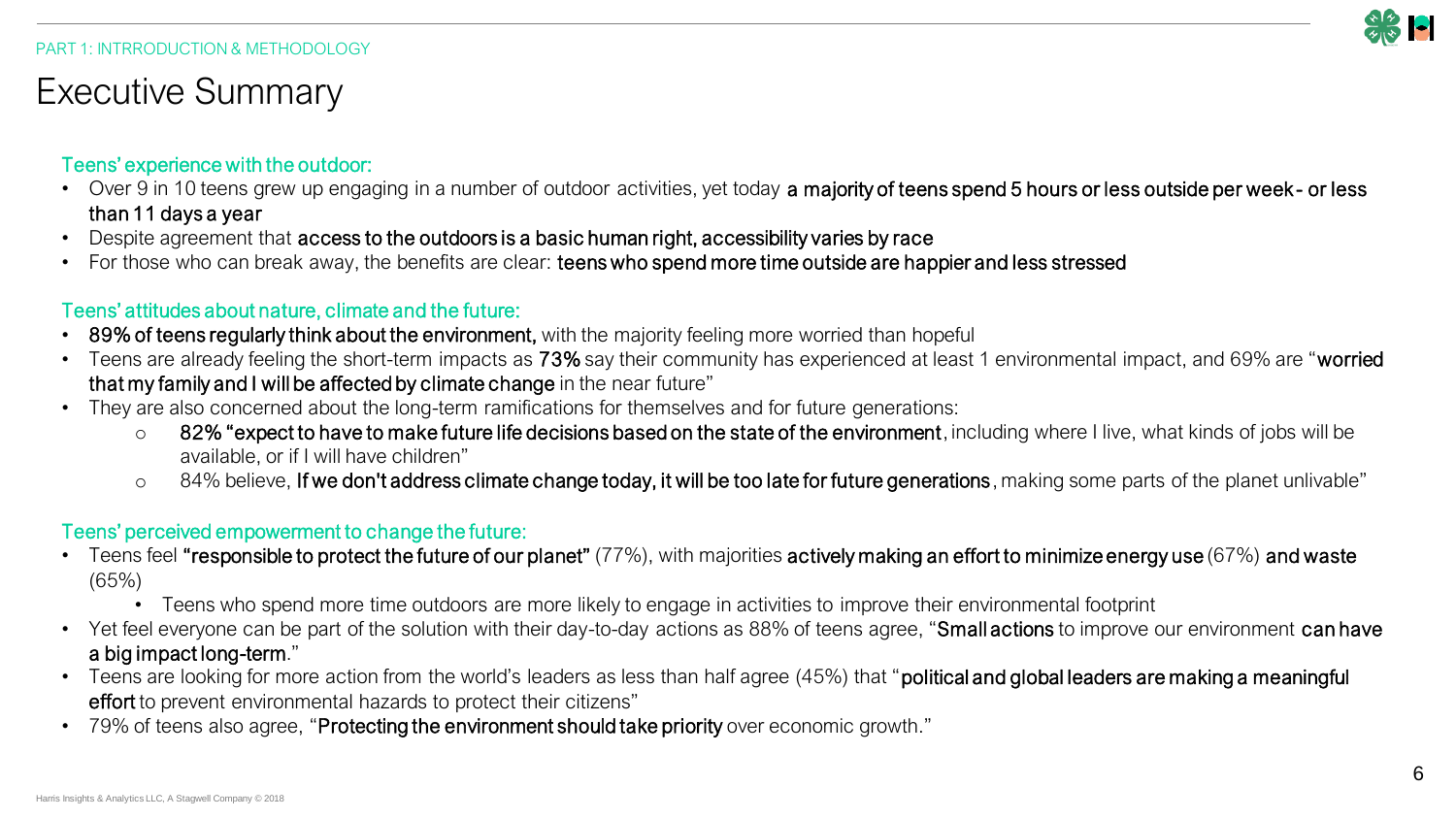# PART 2: Teens' experience with the outdoors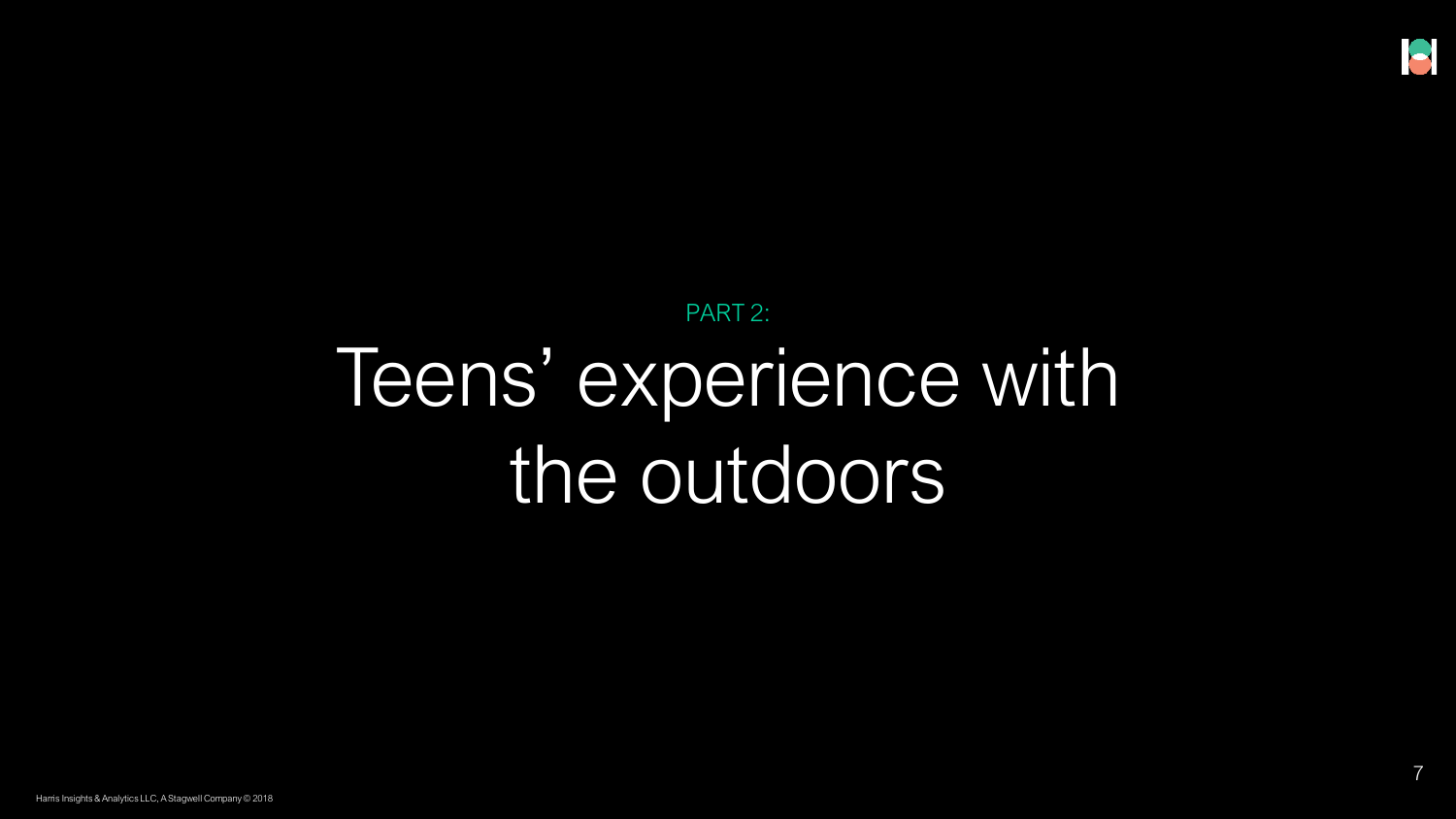# Over 9 in 10 teens grew up engaging in a number of outdoor activities



### Outdoor Activities Teens Grew Up Doing

Harris Insights & Analytics LLC, A Stagwell Company © 2018 Q3. Which of the following outdoor activities, if any, have you grown up doing? Please select all that apply. (Base: Total n=1,500)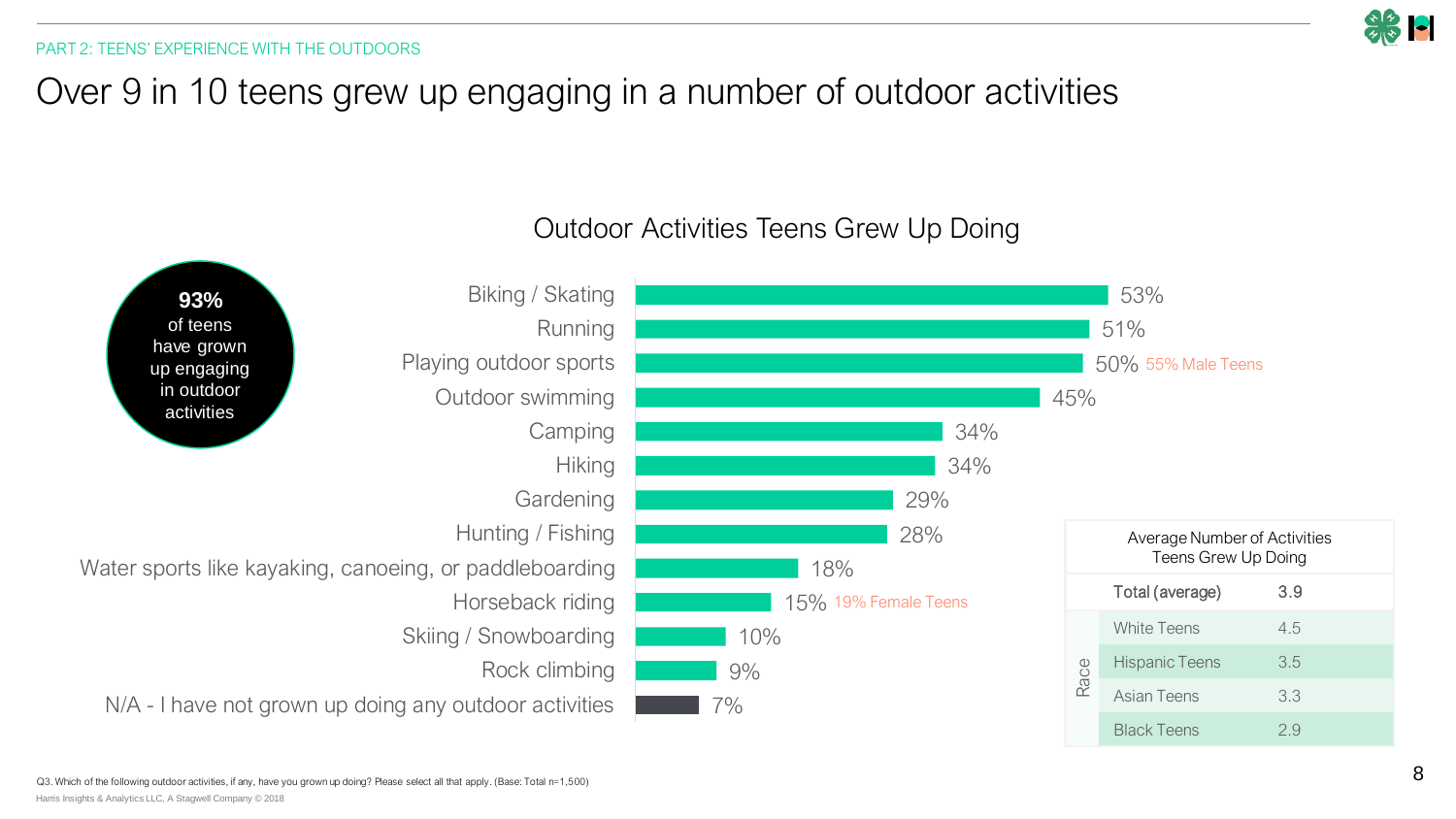# **32 B**

#### PART 2: TEENS' EXPERIENCE WITH THE OUTDOORS

Yet today a majority of teens spend 5 hours or less outside per week - or less than 11 days a year



#### Harris Insights & Analytics LLC, A Stagwell Company © 2018 Q1. If you had to estimate, about how many hours per week do you spend outside? (Base: Total n=1,500) | Q8. How much do you agree or disagree with the following statements? (Top 2 Box: Strongly / somewhat agree) (Base: Tot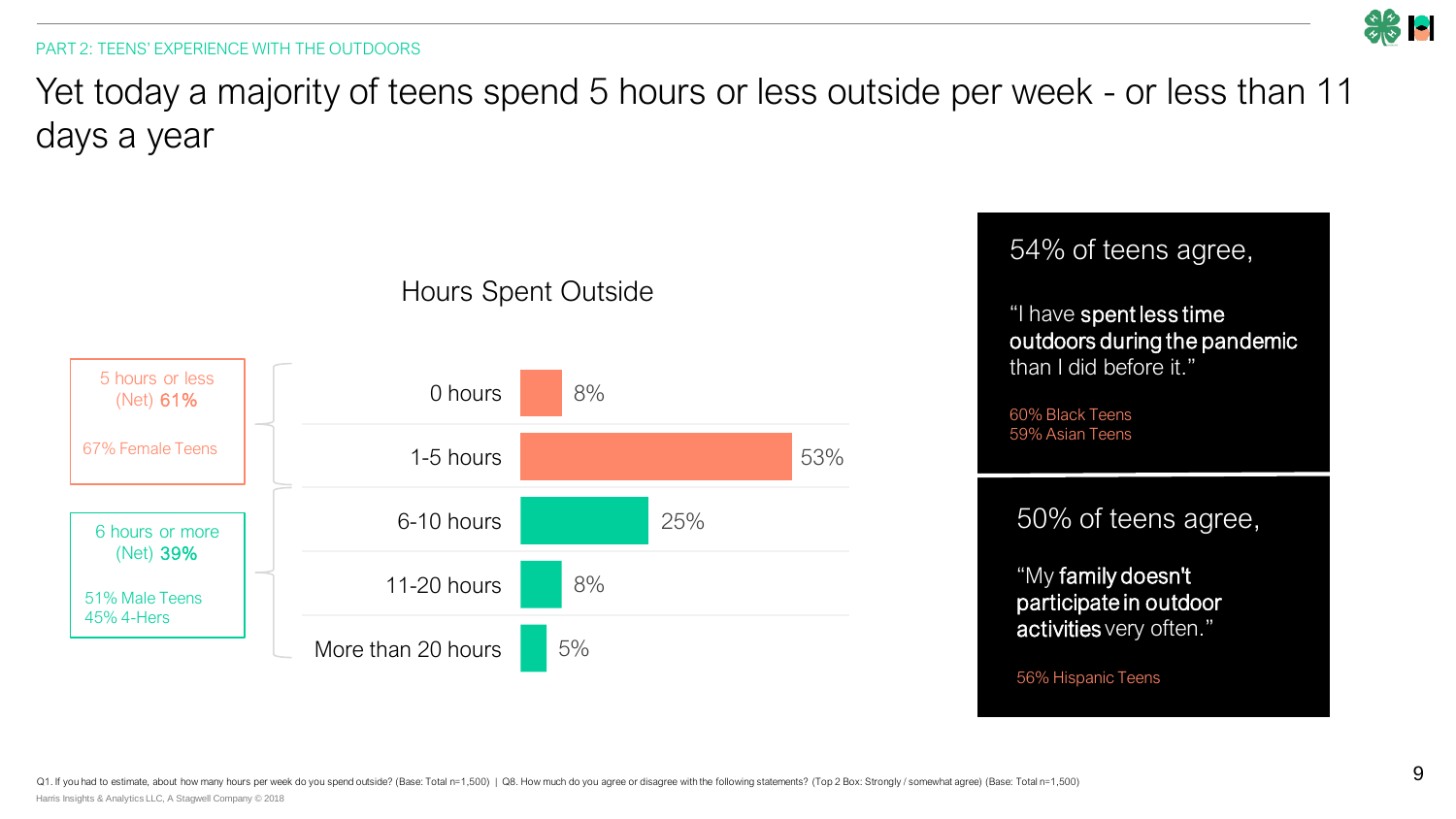PART 2: TEENS' EXPERIENCE WITH THE OUTDOORS



Despite agreement that access to the outdoors is a basic human right, accessibility varies by race

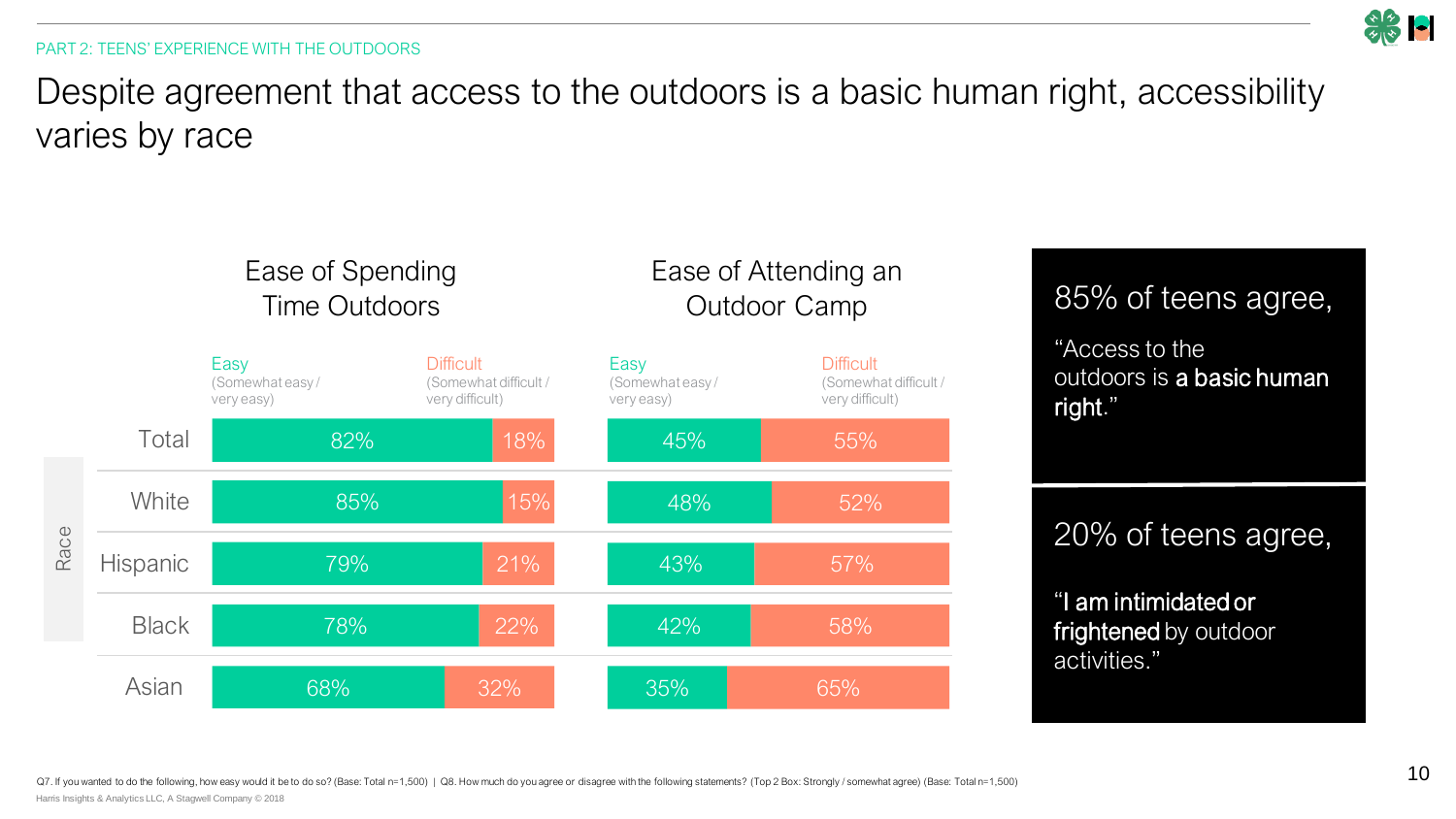#### PART 2: TEENS' EXPERIENCE WITH THE OUTDOORS

Half of teens have attended an outdoor camp, with white teens being the most likely to attend overnight camp



Q4. Have you ever attended outdoor camp? By "outdoor camp," we mean any type of camp that includes outdoor activities such as playing sports, hiking, swimming, or spending time in nature. Please select all that apply. (Bas outdoor camp. What is the longest camp you have ever attended? (Base: Attended an Outdoor Camp, n =861)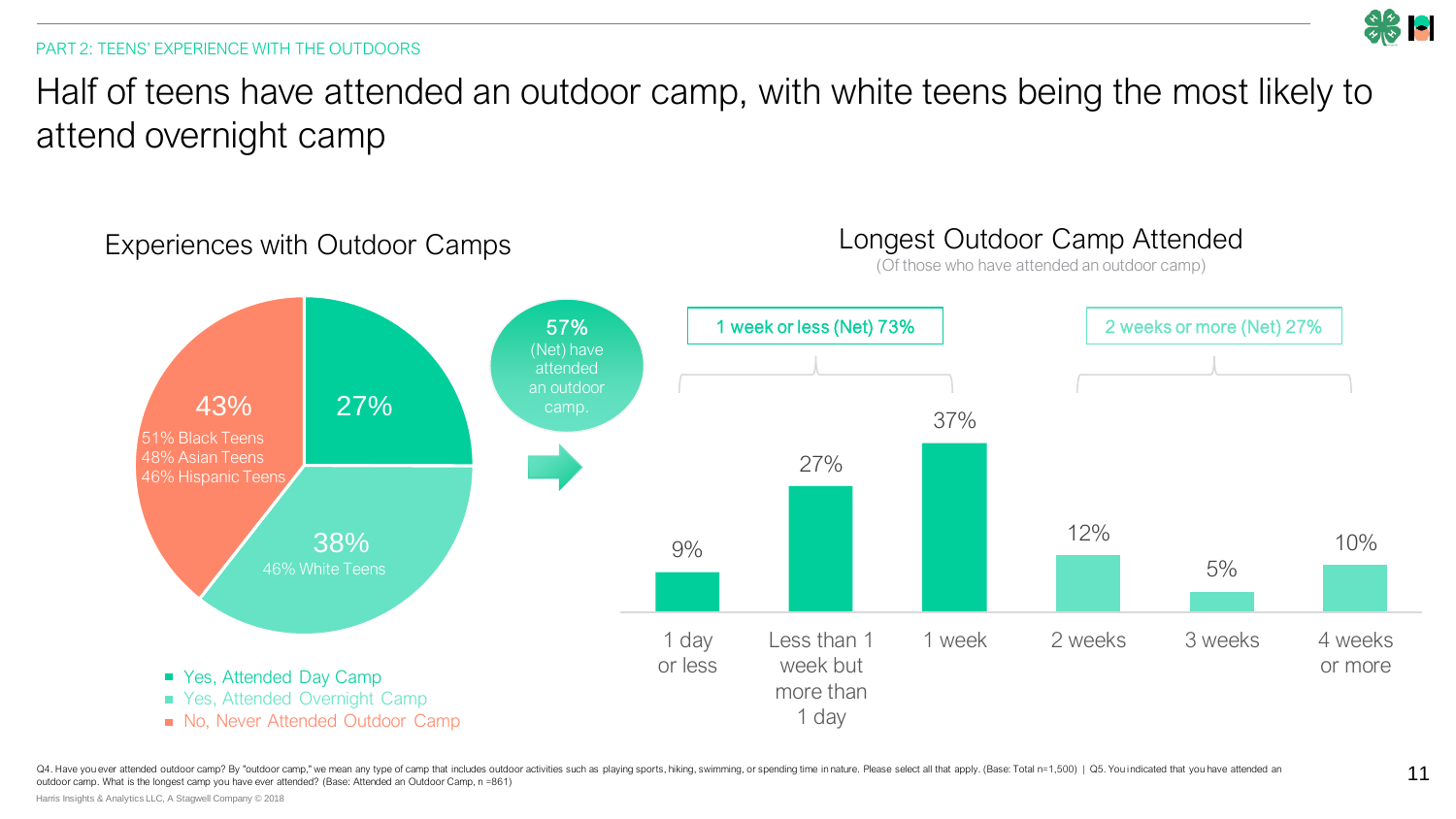

12

#### PART 2: TEENS' EXPERIENCE WITH THE OUTDOORS

On average, teens are exposed to 4 environmental courses or clubs at school, but are looking to schools to provide more outdoor experiences and learning opportunities

### Courses and Clubs Provided by School

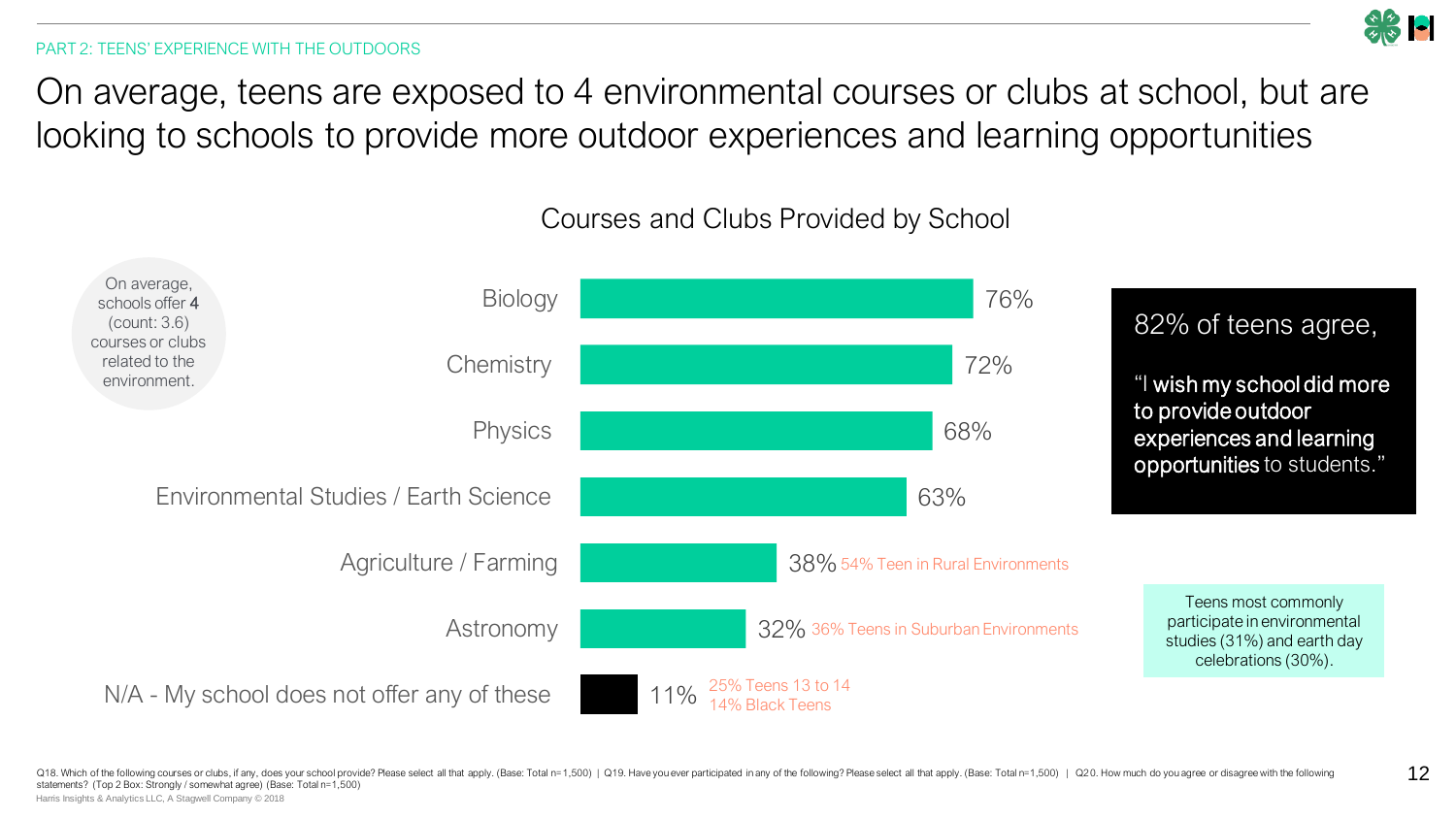PART 2: TEENS' EXPERIENCE WITH THE OUTDOORS

Most teens are looking for the opportunity to spend more time outside, but find themselves committed to other activities

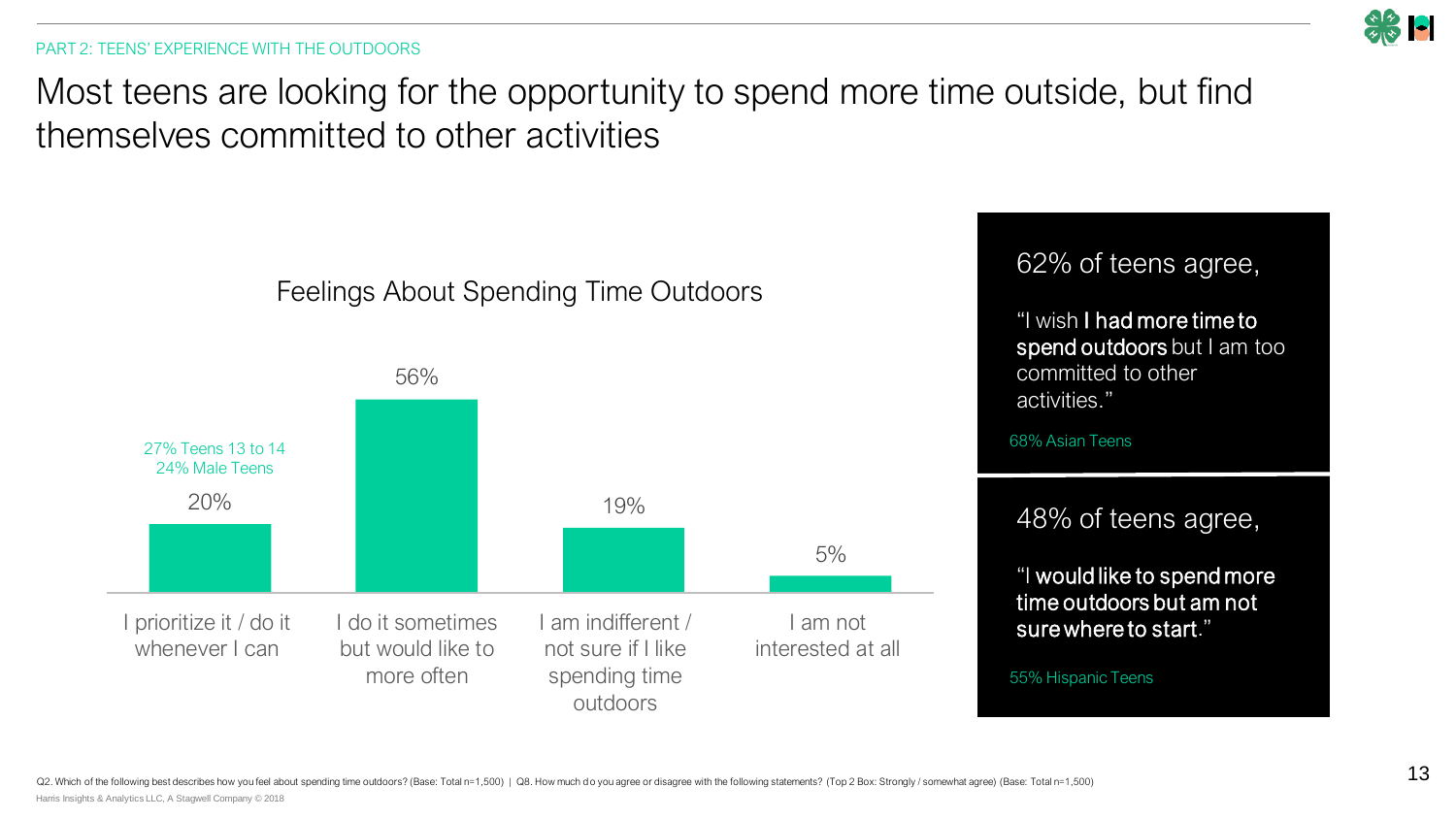PART 2: TEENS' EXPERIENCE WITH THE OUTDOORS

For those who can break away, the benefits are clear: teens who spend more time outside are happier and less stressed



#### Teen Groups with Higher Levels of Happiness:

- 4-Hers report higher levels of happiness (44%) compared non-4-Hers (33%)
- Male teens report higher levels of happiness (42%) compared to female teens (31%)
- Younger teens 13 to 14 report higher levels of happiness (40%), compared to older teens 15 to 17 (36%), and 18 to 19 (34%)

Teens who spend 0 hours outside are most likely to feel stressed (97%), sad or down (92%), experience anxiety (85%) and feel dissatisfied with their life (74%)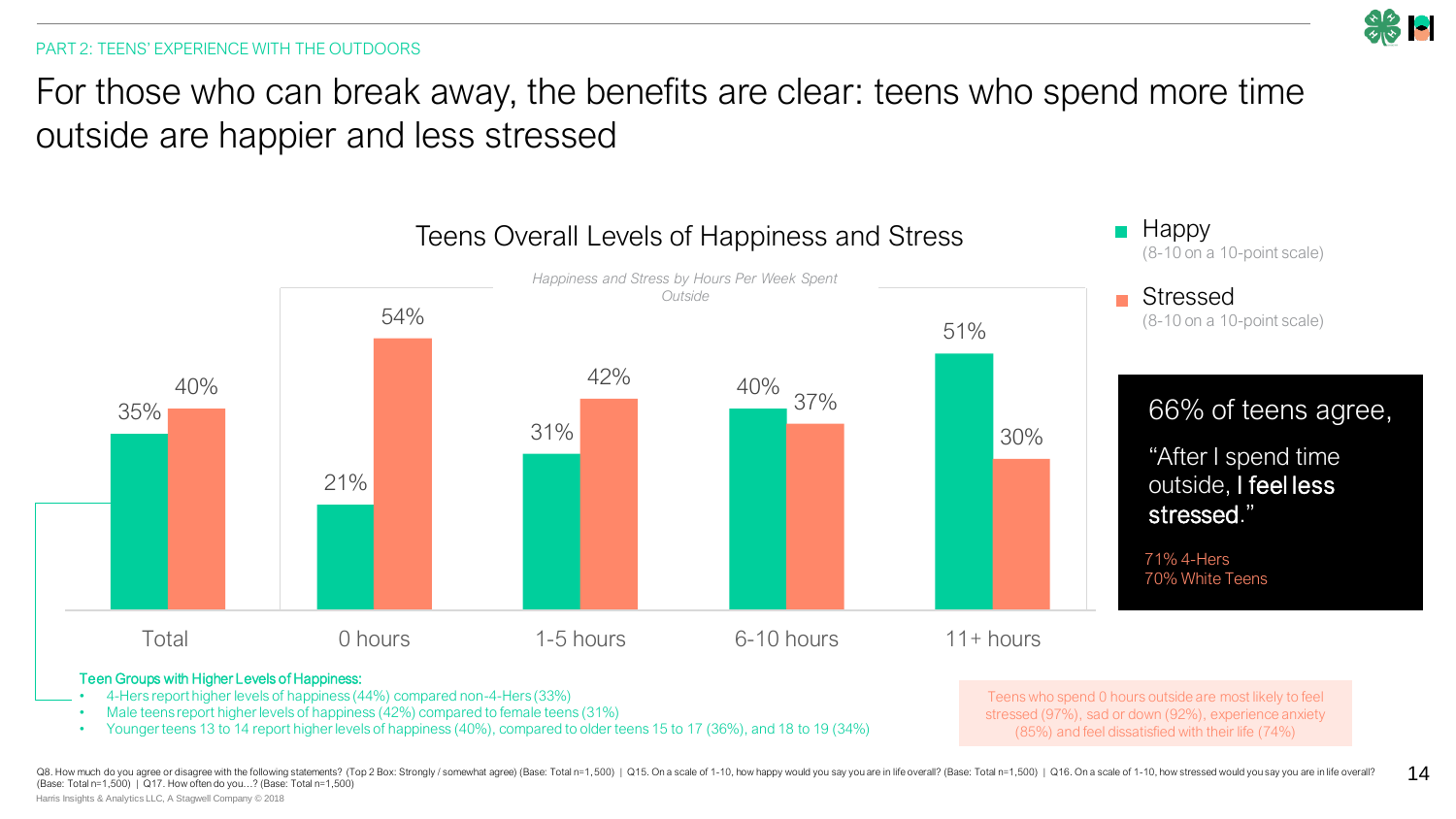# PART 3: Teens' attitudes about nature, climate, and the future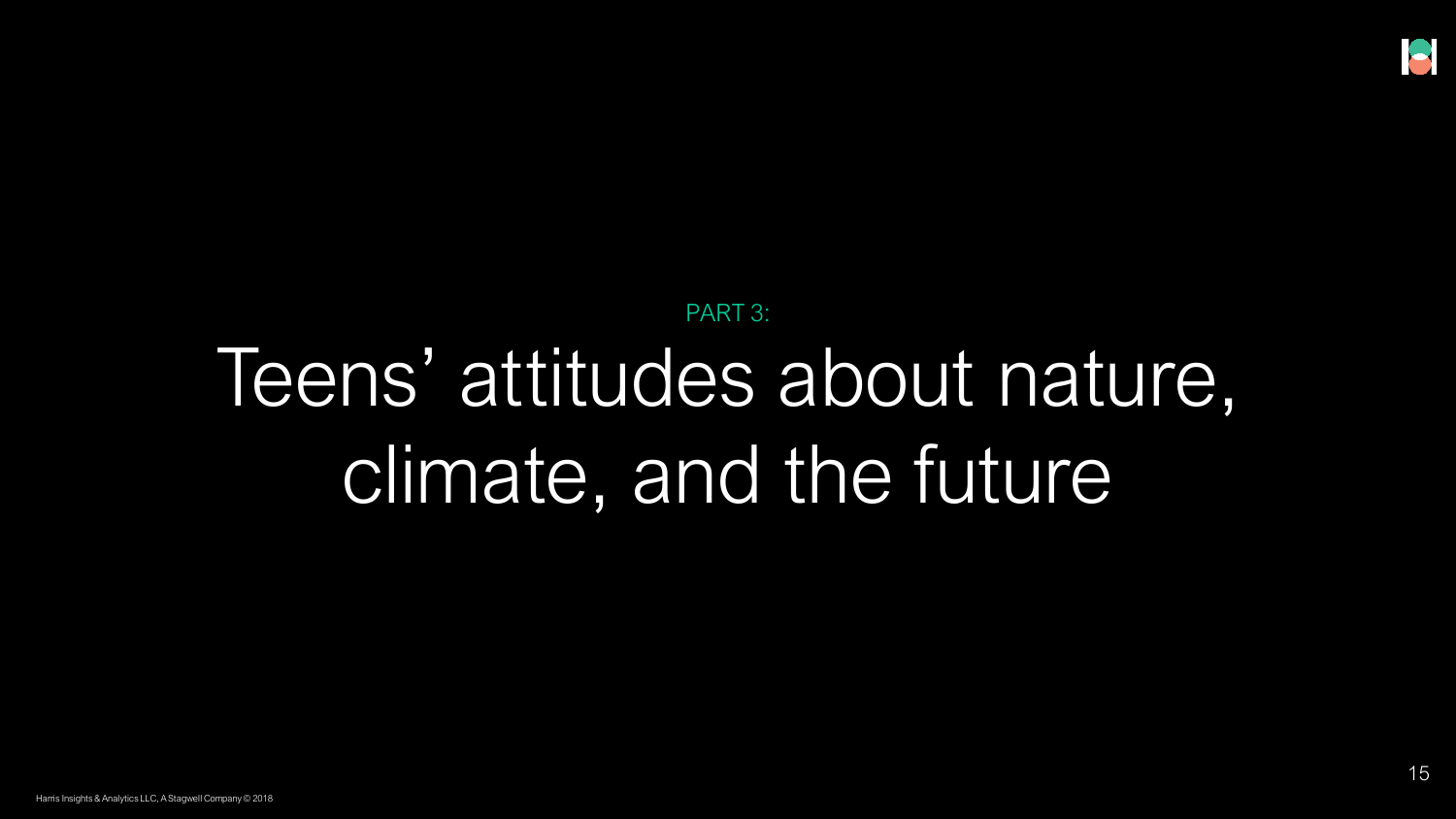

PART 3: TEENS' ATTITUDES ABOUT NATURE, CLIMATE, AND THE FUTURE

Teens regularly think about the environment, with older teens (18 to 19) being especially tuned in

## How Often Teens Think About the Environment

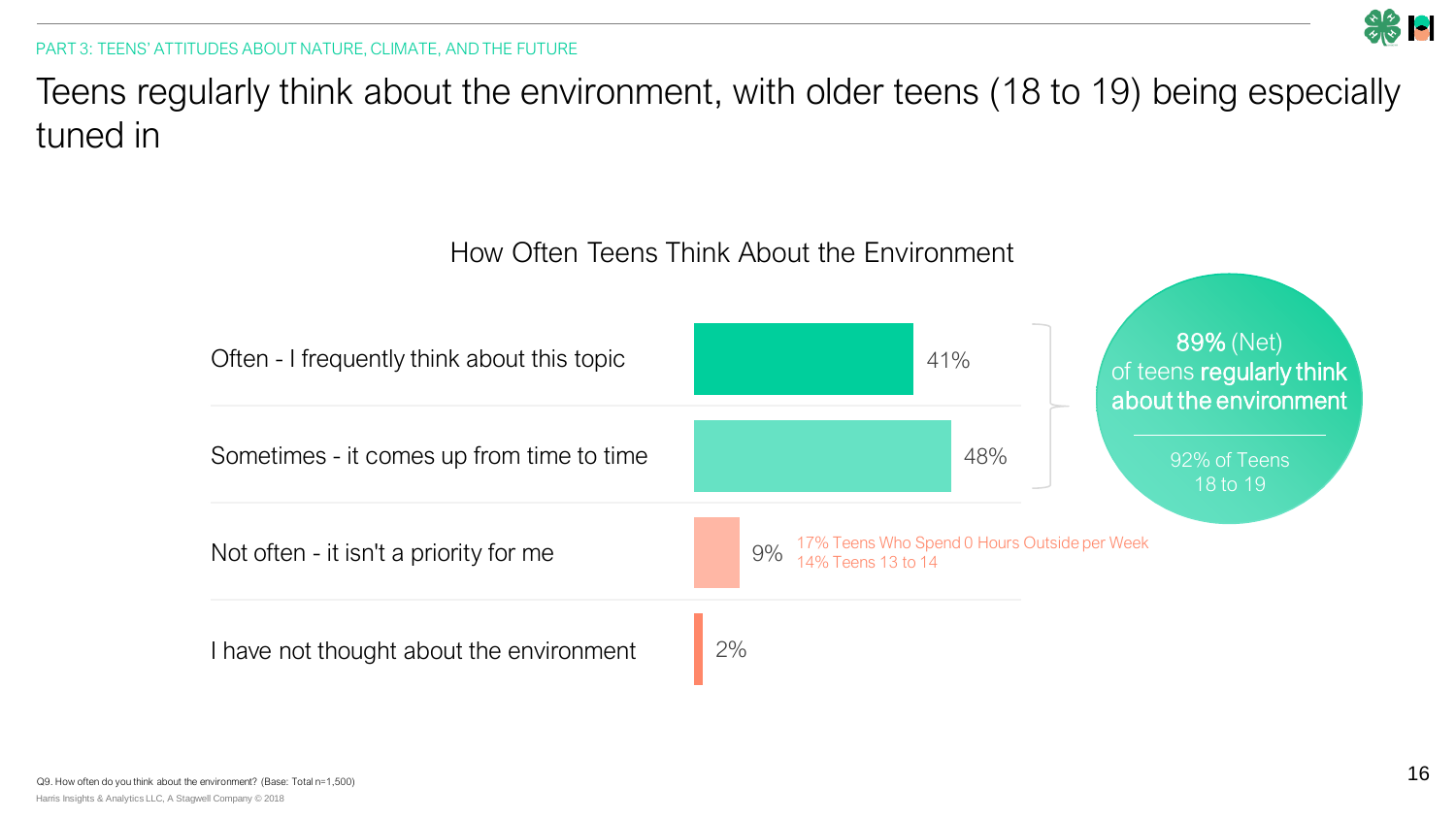Most teens are worried and anxious about the environment today, and the potential long-term effects it will have on their life



## 84% of teens agree,

"I am concerned that if we don't do more to protect the environment, humans and other species, wildlife will suffer and possibly go extinct."

## 82% of teens agree,

"If we don't do more to protect the environment today, I expect to have to make future life decisions based on the state of the environment, including where I live, what kinds of jobs will be available, or if I will have children."

Q10. Which of the following best describes your attitude toward the state of our environment 50 years from now? (Base: Total n=1,500) | Q14. How much do you agree or disagree with the following statements? (Top 2 Box: Stro (Base: Total n=1,500)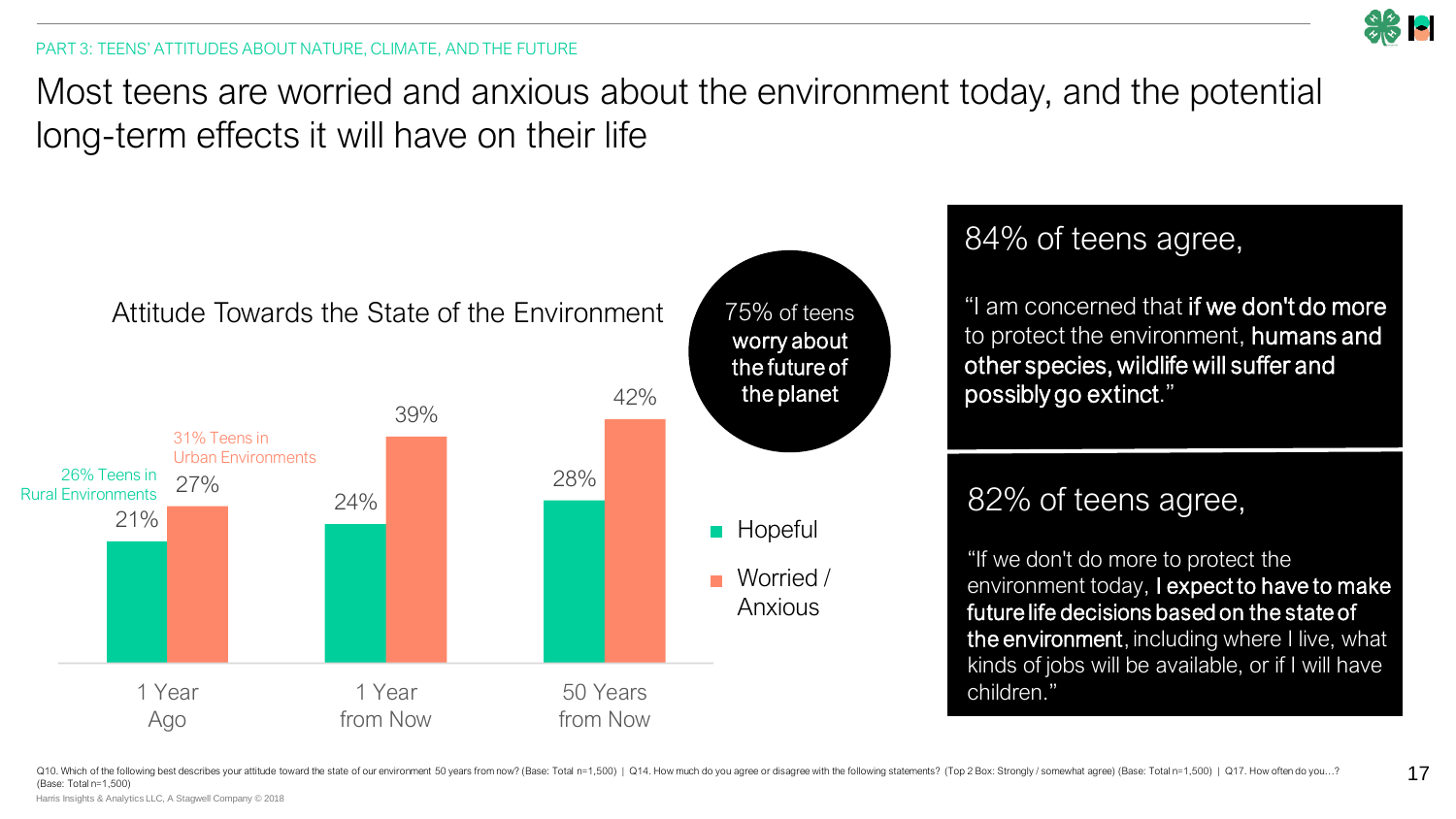Over 7 in 10 teens say their community has experienced at least 1 environmental impact and most feel older generations have had a negative impact

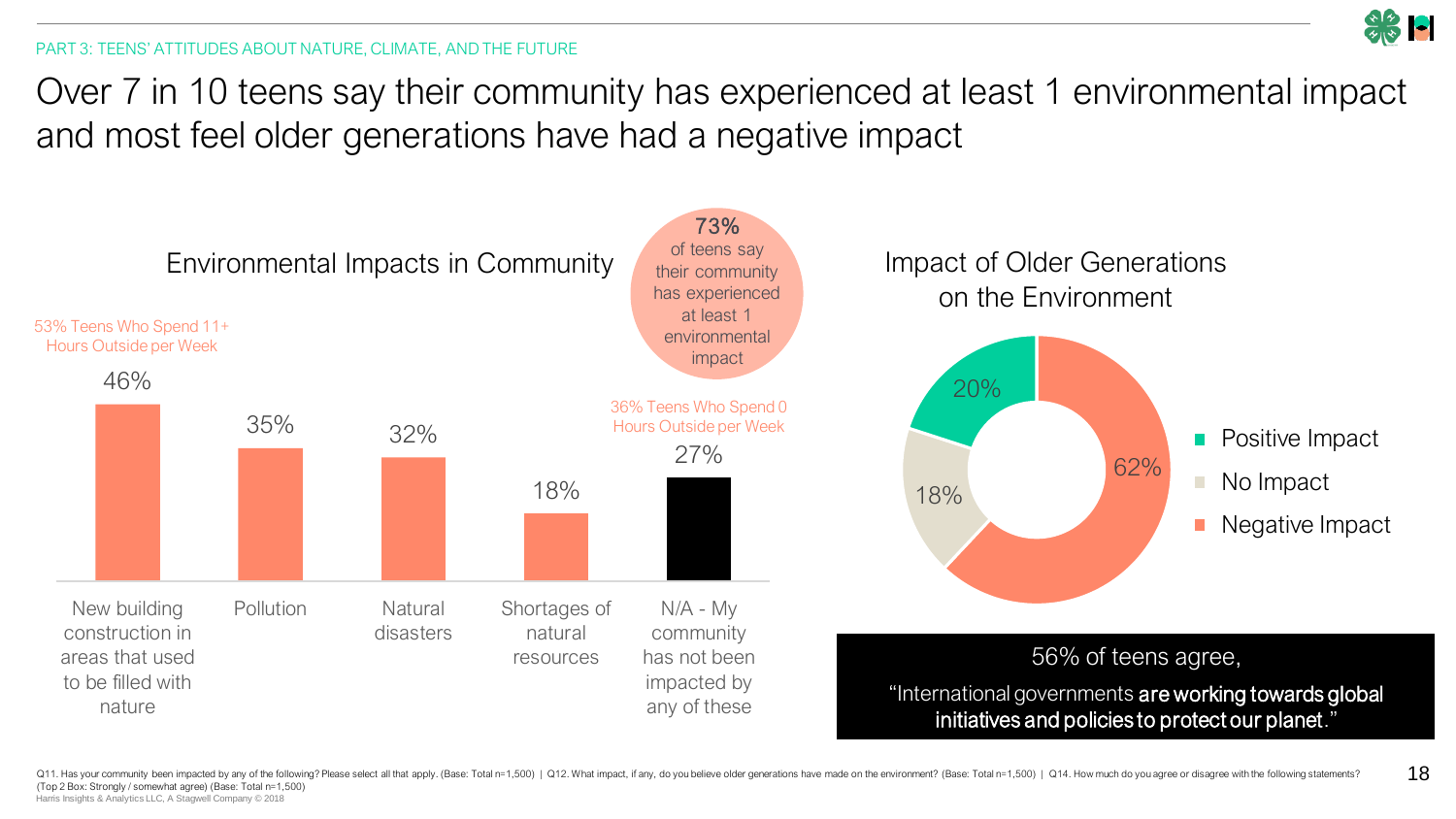

Teens feel climate change will impact everyone, and action needs to happen now

## 84% of teens agree,

"Climate change will impact everyone in my generation through global political instability."

84% of teens agree,

"If we don't address climate change today, it will be too late for future generations, making some parts of the planet unlivable."

69% of teens agree,

"I am worried that my family and I will be affected by climate change in the near future."

92% Asian Teens 93% Asian Teens 74% Female Teens 74% Teens 18 to 19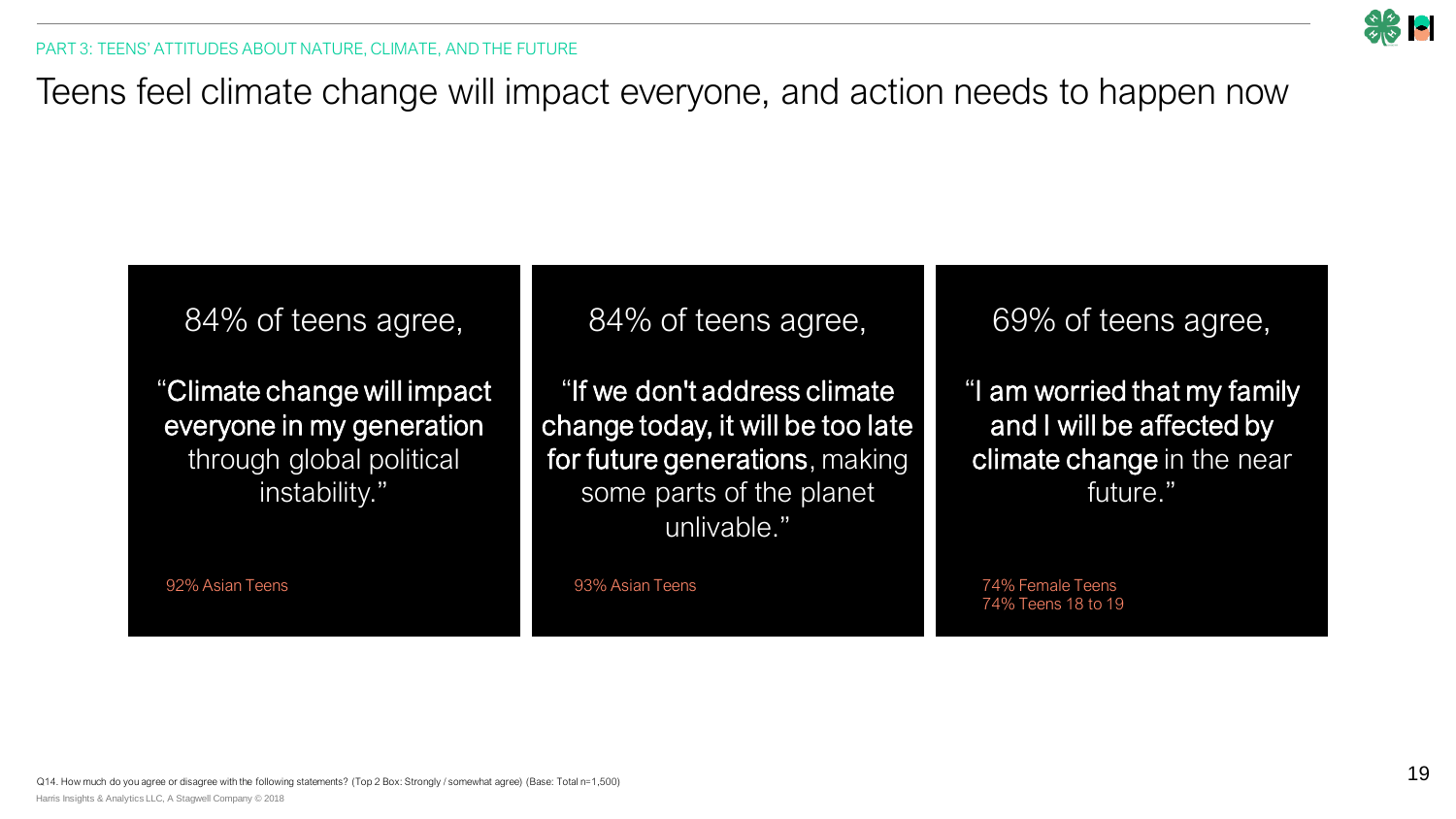# Teens feel motivated to improve the environment, with a focus on water and conservation efforts



### Importance of the Following… (Important, 8-10 on a 10-point scale)

83% of teens agree,

"I am motivated to improve the environment so everyone can have access to clean water and air."

### Female teens place more importance on:

- Wildlife Conservation (74%, compared to 67% of male teens)
- Nature Conservation (72%, compared to 66% of male teens)
- Park / Nature Access (64%, compared to 56% of male teens)
- Low Waste Production (63%, compared to 56% of male teens)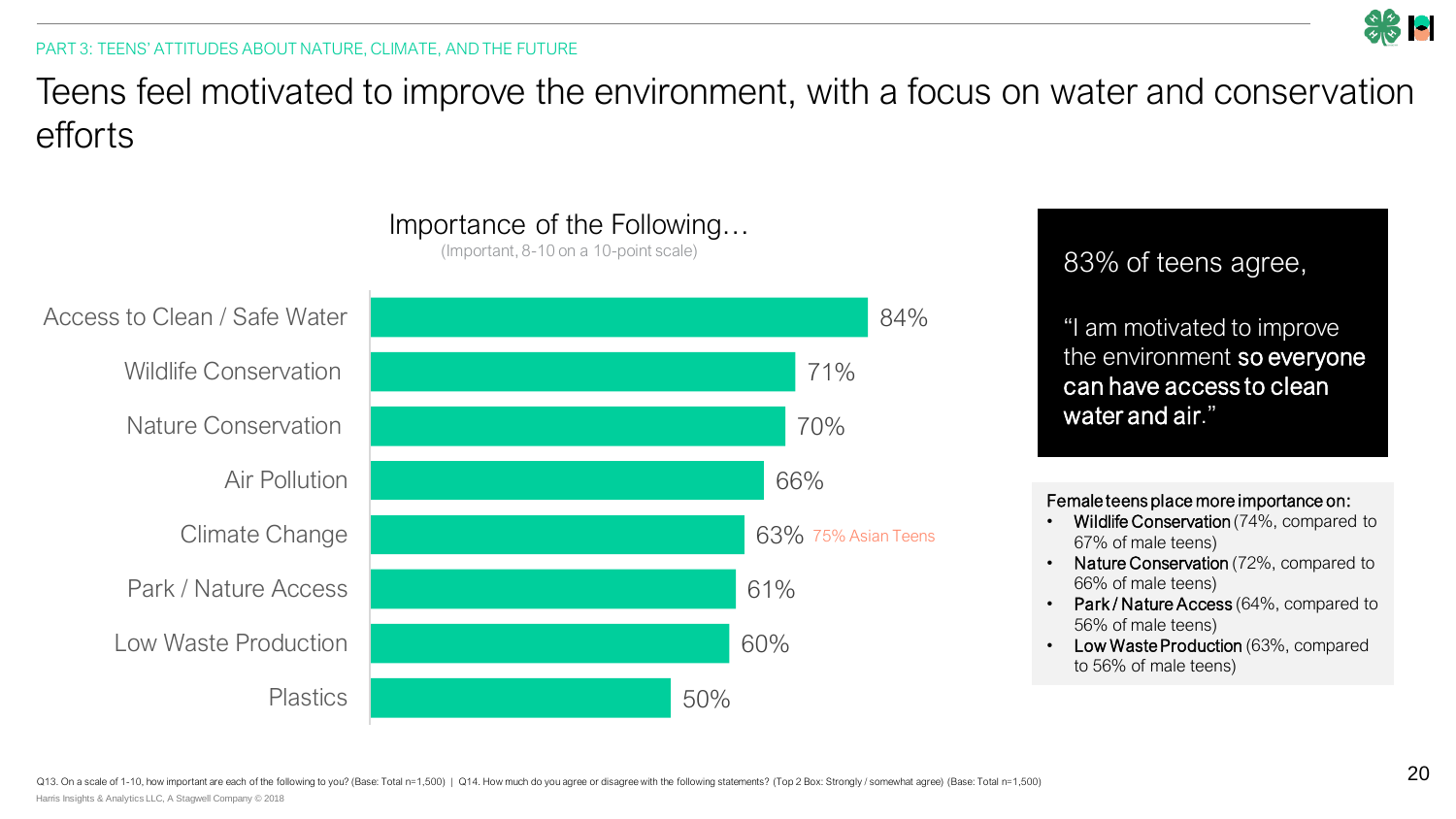# PART 4: Teens' perceived empowerment to change the future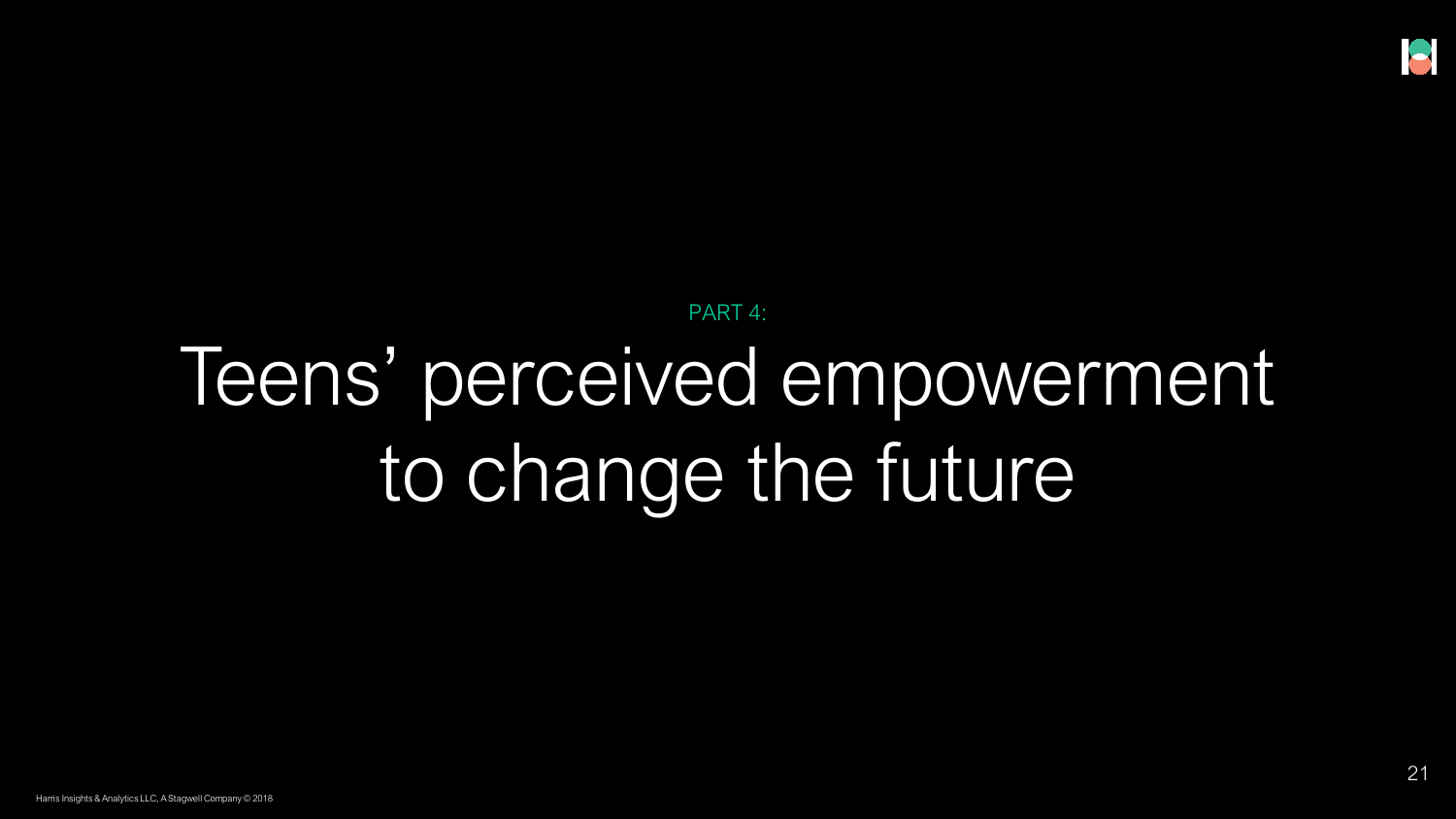PART 4: TEENS' PERCEIVED EMPOWERMENT TO CHANGE THE FUTURE

Most teens feel empowered and want to be involved in shaping the future success of the planet

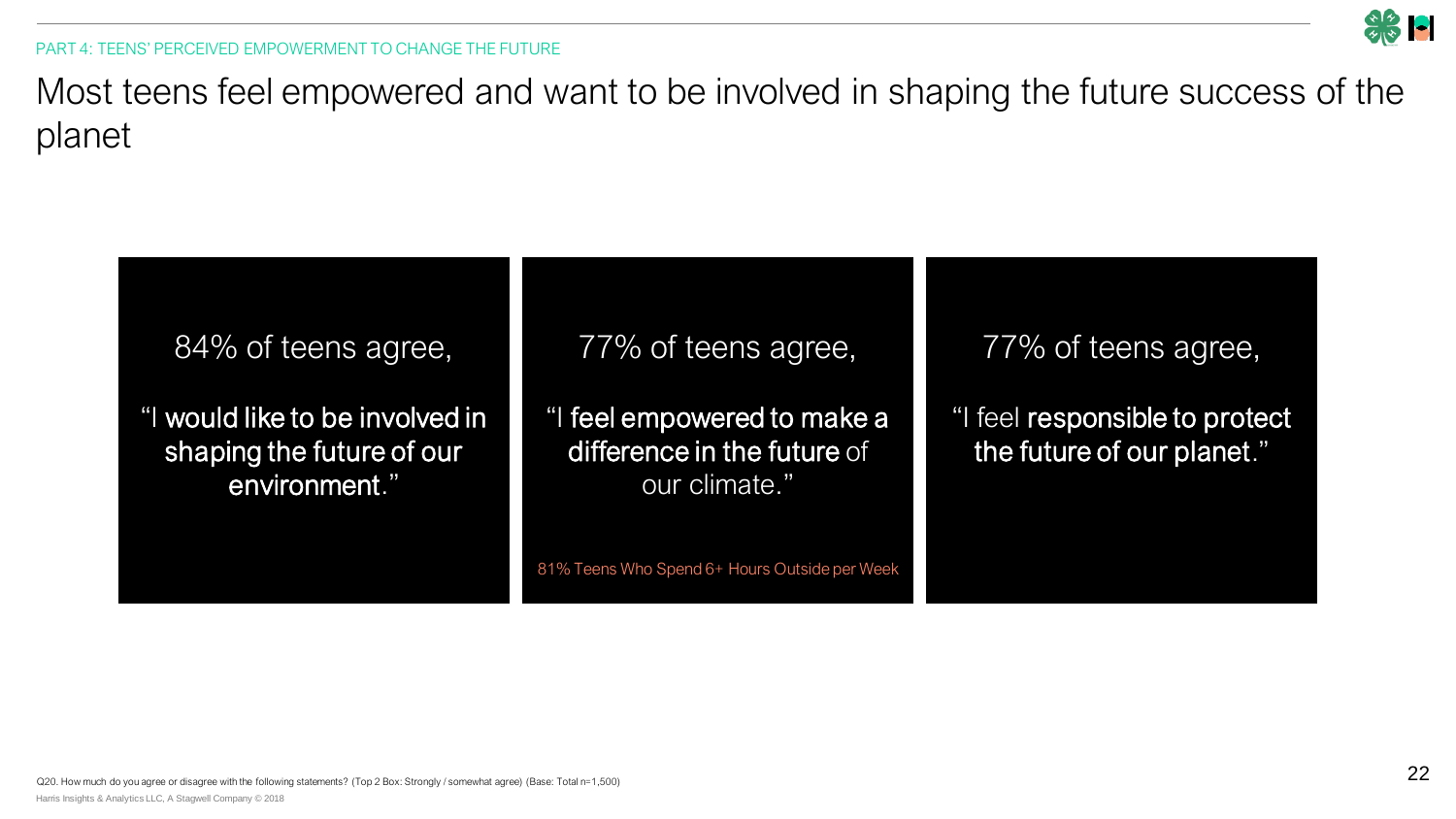

## Teens actively make an effort to reduce energy consumption, minimize waste and recycle



23 Q14. How much do you agree or disagree with the following statements? (Top 2 Box: Strongly / somewhat agree) (Base: Total n=1,500) | Q17x2. Do you or your family engage in any of the following activities to improve your en much do you agree or disagree with the following statements? (Top 2 Box: Strongly / somewhat agree) (Base: Total n=1,500)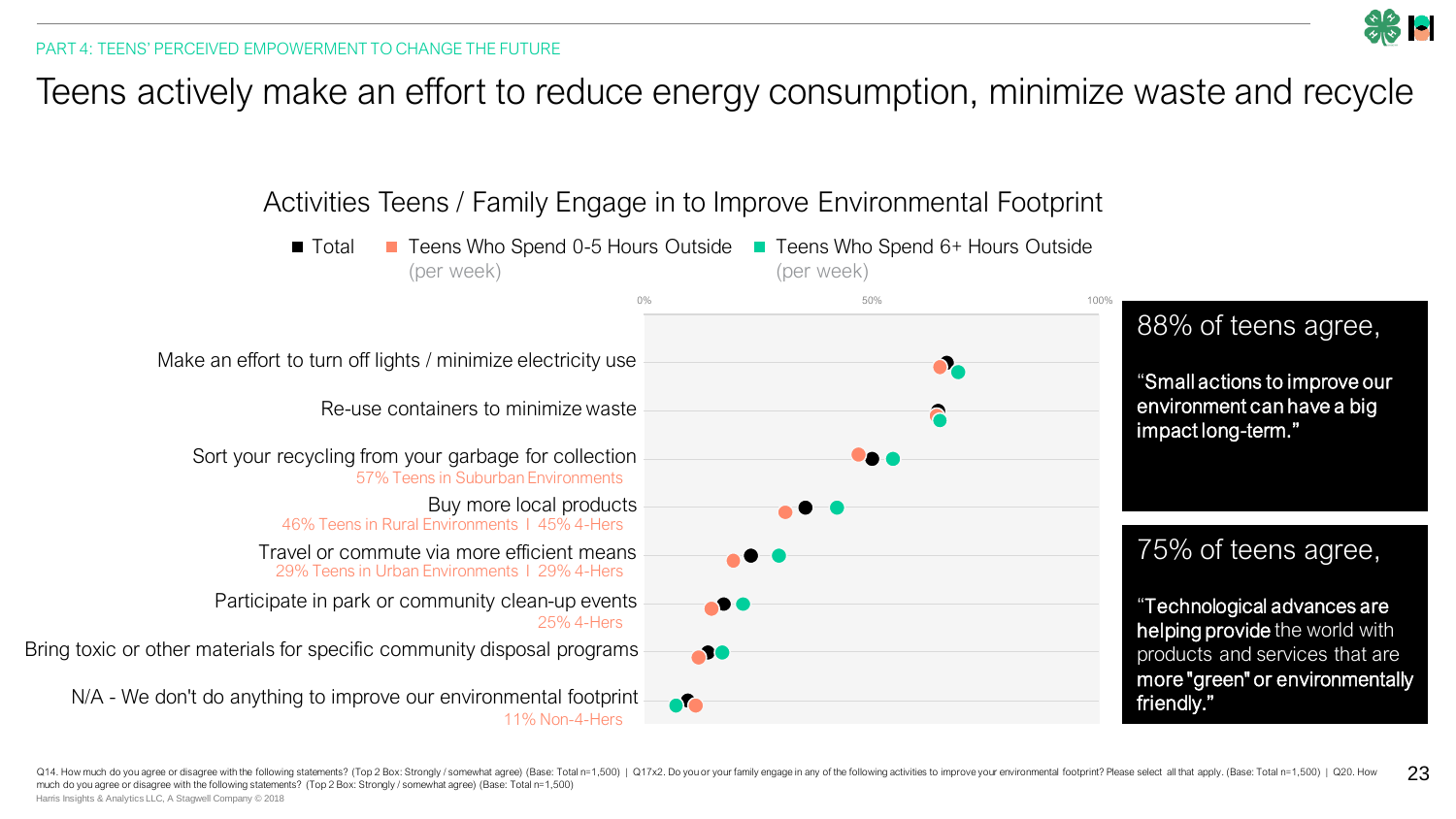

## Teens feel communities aren't doing enough to better the environment

## 55% of teens agree,

"My local community makes a meaningful effort to prevent environmental hazards to protect its citizens."

54% of teens agree,

"My local community actively tries to preserve the environment."

64% Teens Who Spend 11+ Hours Outside per Week 58% Male Teens

48% of teens agree,

"My local community actively tries to teach its citizens about the importance of conservation and preserving the natural world."

58% Teens Who Spend 11+ Hours Outside per Week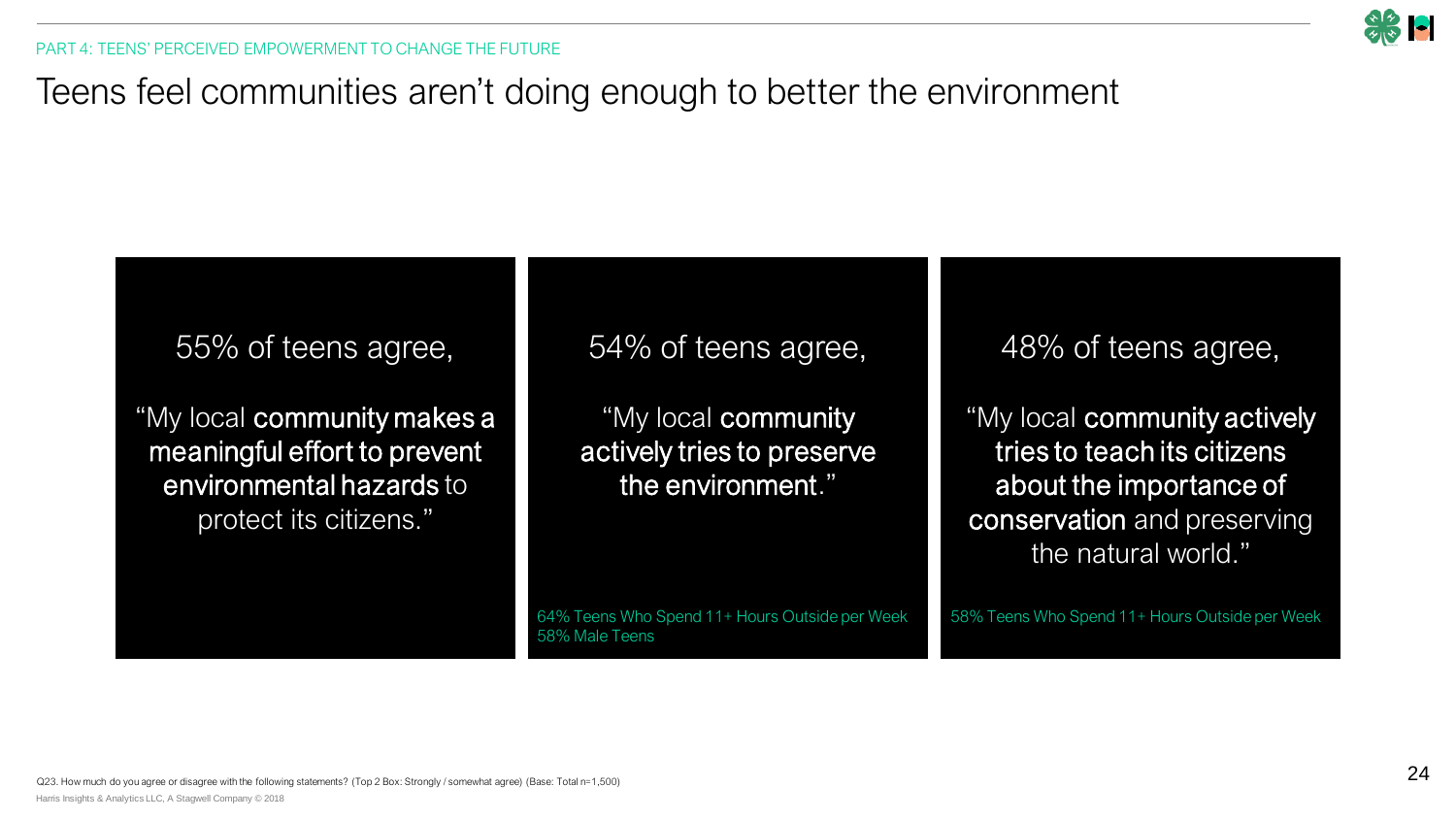

There is a particular interest in seeing their community go paperless, offer awards / recognition for recycling and focus on zero energy waste

### Initiatives Available / Wish Were Available in Community

■ Currently available Not currently available but wish it was Not available and do not wish it was I do not know

Virtual work & school options Non-plastic options Solar panels on schools / other buildings Environmental awareness events Sustainable farming practices Paperless offices & schools Awards / recognition for recycling Zero energy waste

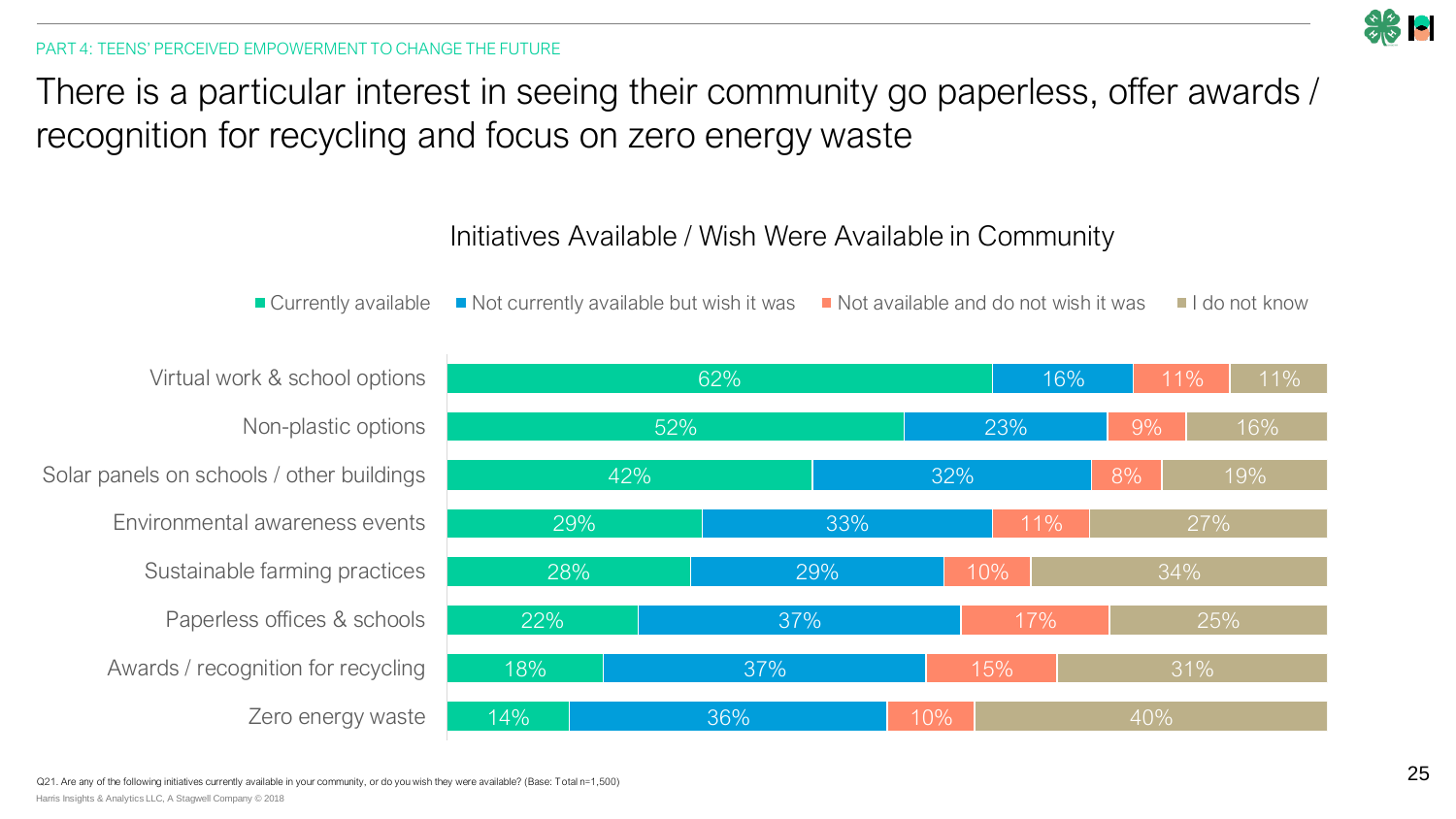

# Teens are calling for action from companies and government alike

## 84% of teens agree,

"We need more corporate action from companies today to improve our climate for tomorrow."

## 83% of teens agree,

"We need more legislative action from government today to improve our climate for tomorrow."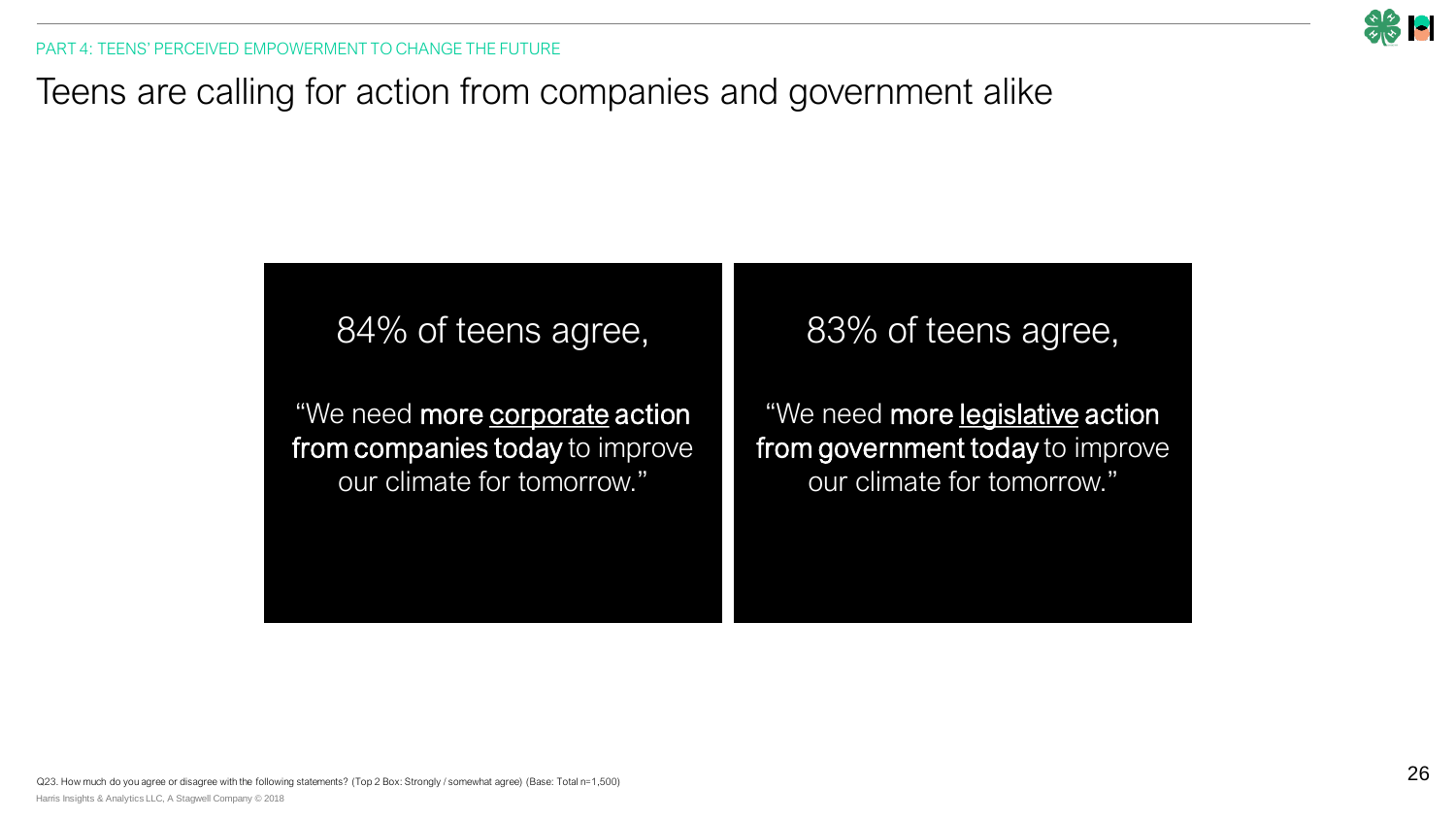

Teens feel responsibility falls on everyone equally to preserve the environment, but political and global leaders are falling short placing greater focus on economic growth

## Biggest Impact on Improving the Environment in the Future



79% of teens agree,

"Protecting the environment should take priority over economic growth."

45% of teens agree,

"Political and global leaders are making a meaningful effort to prevent environmental hazards to protect their citizens."

Q22. Which of the following do you believe could have the most impact on improving the environment in the future? (Base: Total n=1,500) | Q23. How much do you agree or disagree with the following statements? (Top 2 Box: St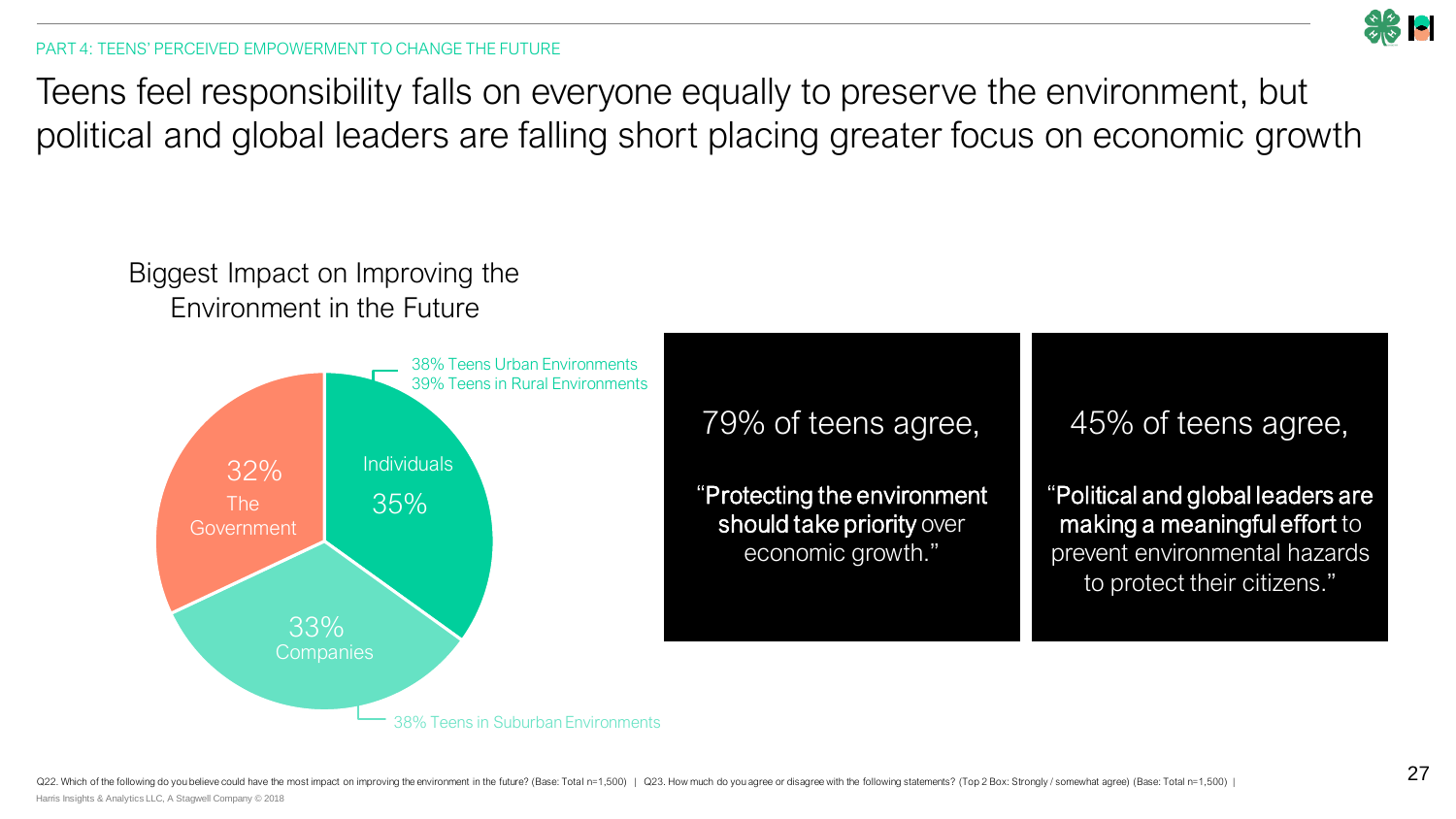# PART 5: Appendix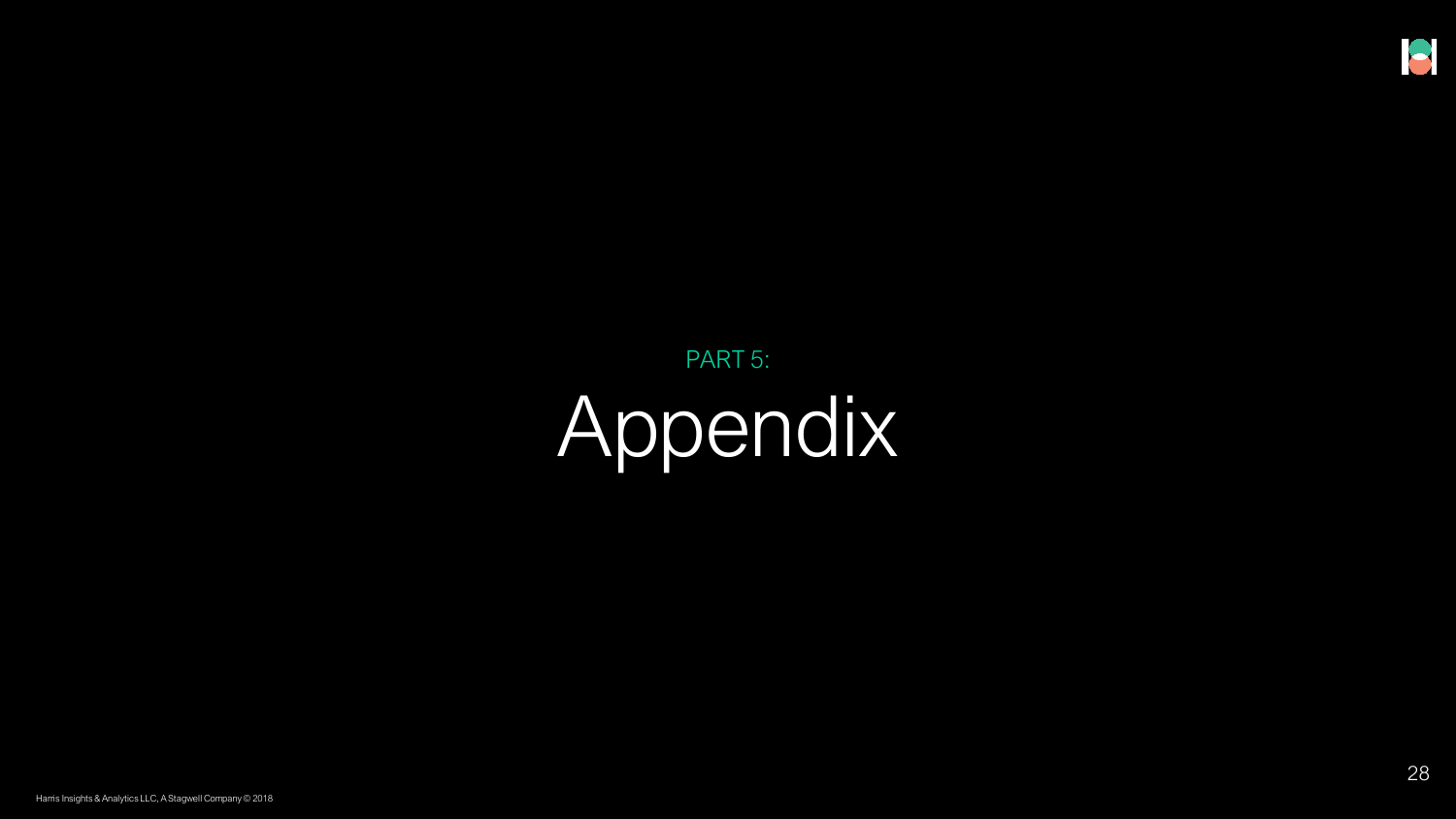PART 2: TEENS' EXPERIENCE WITH THE OUTDOORS

Local parks and beaches are popular recreational spots for teens, while farms and gardens, and nature centers are less common

## Outdoor Places Teens Have Engaged With for Recreation / Fun



Harris Insights & Analytics LLC, A Stagwell Company © 2018 Q6. Have you visited any of the following outdoor places to engage in recreation/fun activities? Please select all that apply . (Base: Total n=1,500)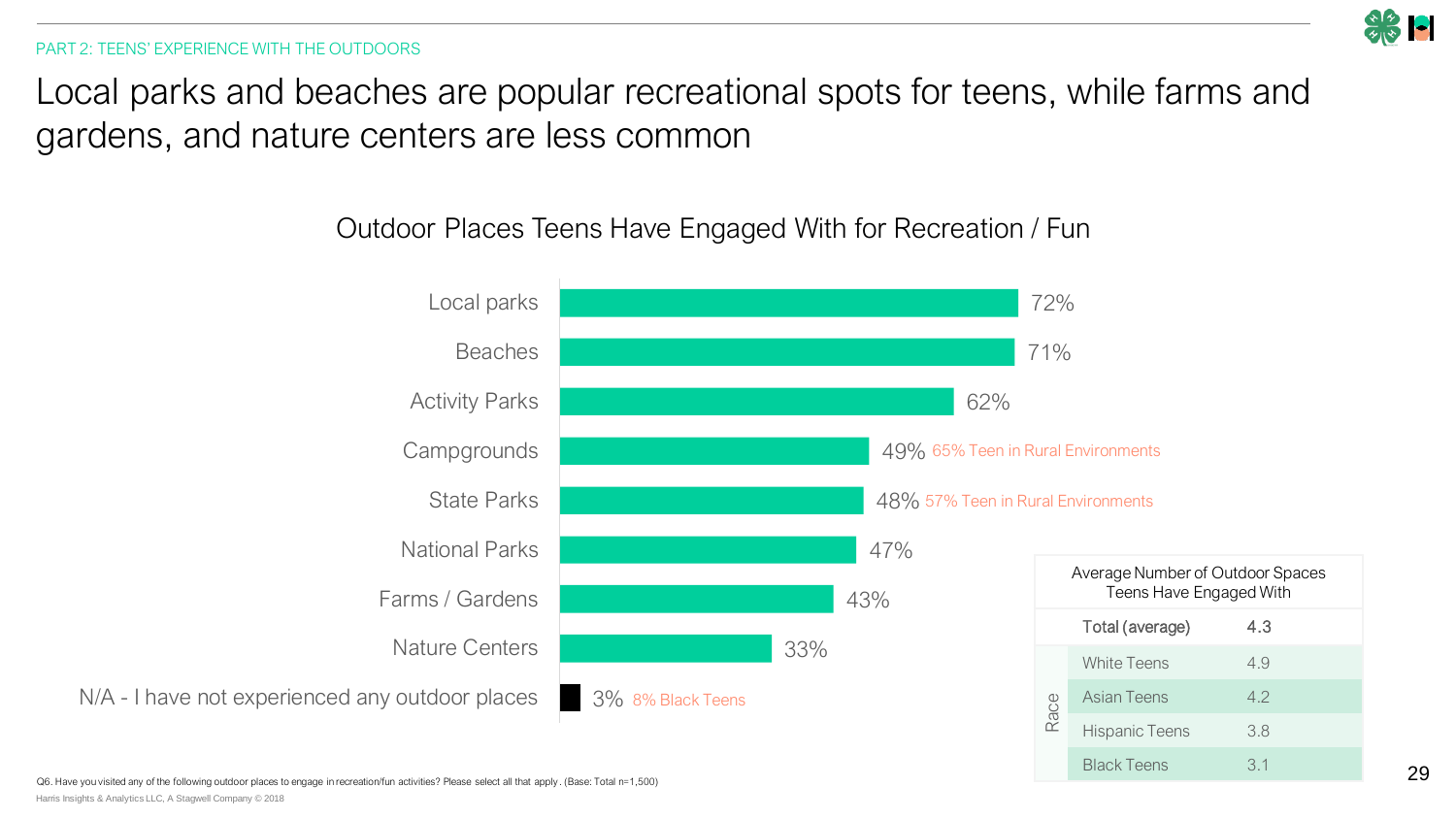

Nearly all teens are stressed, with most worried about their future and the future of the planet